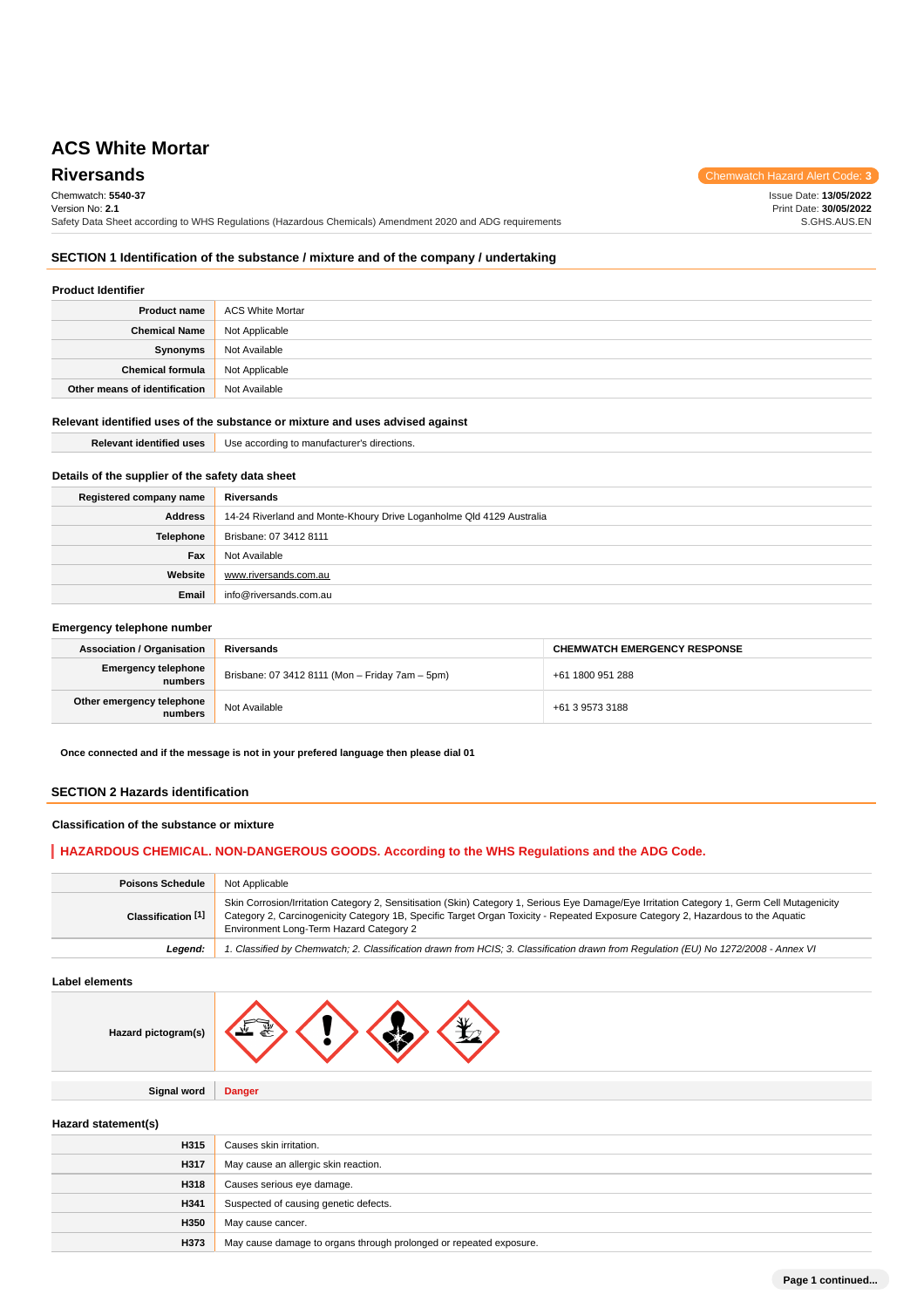**H411** Toxic to aquatic life with long lasting effects.

#### **Supplementary statement(s)**

Not Applicable

# **Precautionary statement(s) Prevention**

| P <sub>201</sub> | Obtain special instructions before use.                                          |
|------------------|----------------------------------------------------------------------------------|
| P260             | Do not breathe dust/fume.                                                        |
| P280             | Wear protective gloves, protective clothing, eye protection and face protection. |
| P273             | Avoid release to the environment.                                                |
| P264             | Wash all exposed external body areas thoroughly after handling.                  |
| P272             | Contaminated work clothing should not be allowed out of the workplace.           |

### **Precautionary statement(s) Response**

| P305+P351+P338 | IF IN EYES: Rinse cautiously with water for several minutes. Remove contact lenses, if present and easy to do. Continue rinsing. |
|----------------|----------------------------------------------------------------------------------------------------------------------------------|
| P308+P313      | IF exposed or concerned: Get medical advice/attention.                                                                           |
| P310           | Immediately call a POISON CENTER/doctor/physician/first aider.                                                                   |
| P302+P352      | IF ON SKIN: Wash with plenty of water.                                                                                           |
| P333+P313      | If skin irritation or rash occurs: Get medical advice/attention.                                                                 |
| P362+P364      | Take off contaminated clothing and wash it before reuse.                                                                         |
| P391           | Collect spillage.                                                                                                                |

#### **Precautionary statement(s) Storage**

**P405** Store locked up.

#### **Precautionary statement(s) Disposal**

**P501** Dispose of contents/container to authorised hazardous or special waste collection point in accordance with any local regulation.

Not Applicable

# **SECTION 3 Composition / information on ingredients**

# **Substances**

See section below for composition of Mixtures

#### **Mixtures**

| <b>CAS No</b> | %[weight]                                           | Name                                                                                                                                    |
|---------------|-----------------------------------------------------|-----------------------------------------------------------------------------------------------------------------------------------------|
| Not Available | >60                                                 | Washed & Dried Sand                                                                                                                     |
| 65997-15-1    | 10-30                                               | portland cement                                                                                                                         |
| 1305-62-0     | $1 - 10$                                            | calcium hydroxide                                                                                                                       |
| Legend:       | Classification drawn from C&L * EU IOELVs available | 1. Classified by Chemwatch; 2. Classification drawn from HCIS; 3. Classification drawn from Regulation (EU) No 1272/2008 - Annex VI; 4. |

# **SECTION 4 First aid measures**

| Description of first aid measures |                                                                                                                                                                                                                                                                                                                                                                                                                                                                                                                                                                                   |  |
|-----------------------------------|-----------------------------------------------------------------------------------------------------------------------------------------------------------------------------------------------------------------------------------------------------------------------------------------------------------------------------------------------------------------------------------------------------------------------------------------------------------------------------------------------------------------------------------------------------------------------------------|--|
| <b>Eye Contact</b>                | If this product comes in contact with the eyes:<br>Immediately hold eyelids apart and flush the eye continuously with running water.<br>Ensure complete irrigation of the eye by keeping eyelids apart and away from eye and moving the eyelids by occasionally lifting the upper<br>and lower lids.<br>▶ Continue flushing until advised to stop by the Poisons Information Centre or a doctor, or for at least 15 minutes.<br>Transport to hospital or doctor without delay.<br>▶ Removal of contact lenses after an eye injury should only be undertaken by skilled personnel. |  |
| <b>Skin Contact</b>               | If skin contact occurs:<br>Immediately remove all contaminated clothing, including footwear.<br>Flush skin and hair with running water (and soap if available).<br>Seek medical attention in event of irritation.                                                                                                                                                                                                                                                                                                                                                                 |  |
| Inhalation                        | If fumes or combustion products are inhaled remove from contaminated area.<br>Lay patient down. Keep warm and rested.<br>▶ Prostheses such as false teeth, which may block airway, should be removed, where possible, prior to initiating first aid procedures.<br>Apply artificial respiration if not breathing, preferably with a demand valve resuscitator, bag-valve mask device, or pocket mask as trained.<br>Perform CPR if necessary.<br>Transport to hospital, or doctor, without delay.                                                                                 |  |
| Ingestion                         | If swallowed do <b>NOT</b> induce vomiting.<br>If vomiting occurs, lean patient forward or place on left side (head-down position, if possible) to maintain open airway and prevent aspiration.<br>• Observe the patient carefully.<br>Never give liquid to a person showing signs of being sleepy or with reduced awareness; i.e. becoming unconscious.<br>Give water to rinse out mouth, then provide liquid slowly and as much as casualty can comfortably drink.<br>Seek medical advice.                                                                                      |  |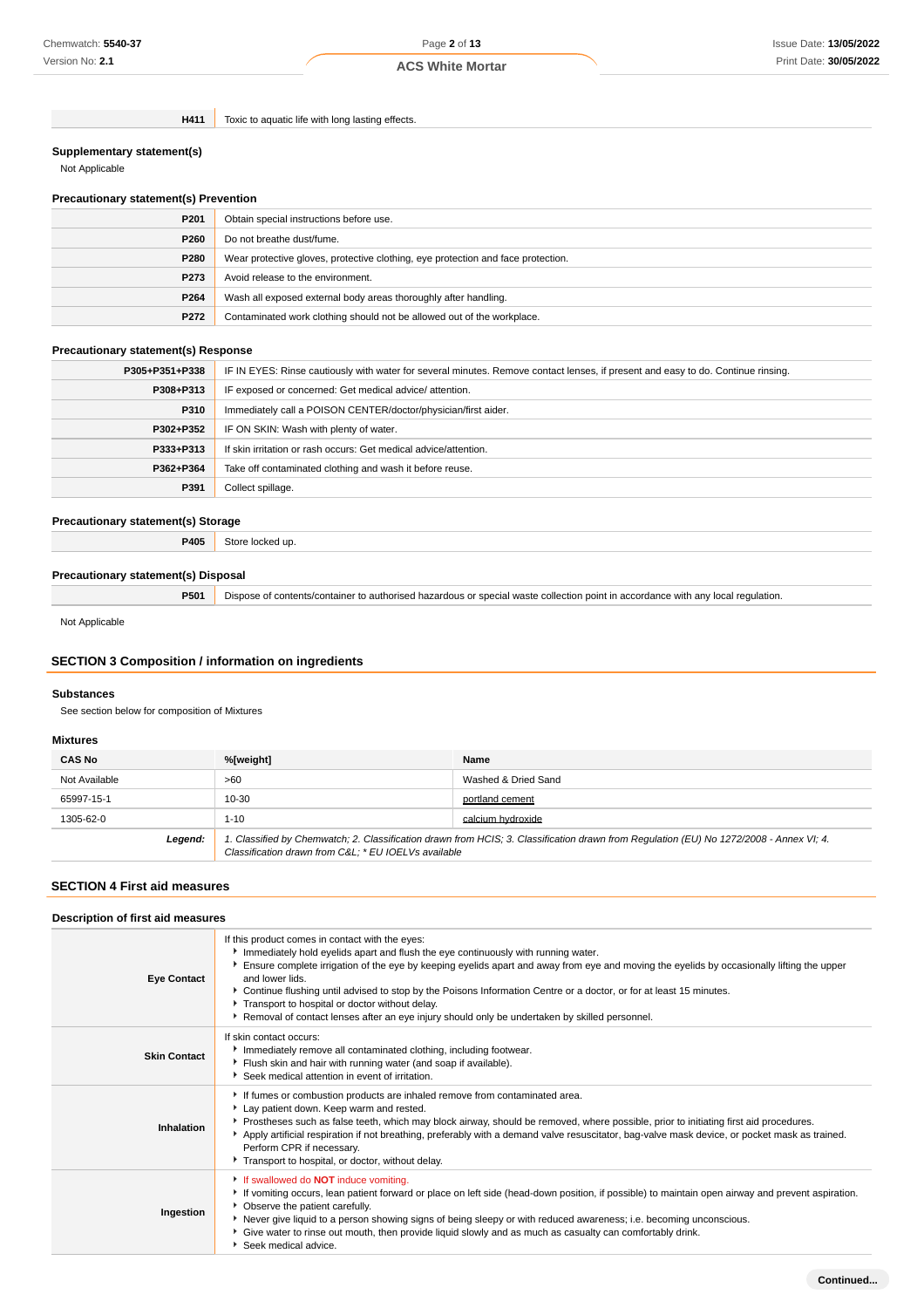#### **Indication of any immediate medical attention and special treatment needed**

Treat symptomatically.

For acute or short term repeated exposures to iron and its derivatives:

- Always treat symptoms rather than history.
- In general, however, toxic doses exceed 20 mg/kg of ingested material (as elemental iron) with lethal doses exceeding 180 mg/kg.
- Control of iron stores depend on variation in absorption rather than excretion. Absorption occurs through aspiration, ingestion and burned skin.
- Hepatic damage may progress to failure with hypoprothrombinaemia and hypoglycaemia. Hepatorenal syndrome may occur.
- In Iron intoxication may also result in decreased cardiac output and increased cardiac pooling which subsequently produces hypotension.
- Serum iron should be analysed in symptomatic patients. Serum iron levels (2-4 hrs post-ingestion) greater that 100 ug/dL indicate poisoning with levels, in excess of 350 ug/dL, being potentially serious. Emesis or lavage (for obtunded patients with no gag reflex)are the usual means of decontamination.
- Activated charcoal does not effectively bind iron.
- Catharsis (using sodium sulfate or magnesium sulfate) may only be used if the patient already has diarrhoea.
- ▶ Deferoxamine is a specific chelator of ferric (3+) iron and is currently the antidote of choice. It should be administered parenterally. [Ellenhorn and Barceloux: Medical Toxicology]

For acute or short term repeated exposures to dichromates and chromates:

- Absorption occurs from the alimentary tract and lungs.
- The kidney excretes about 60% of absorbed chromate within 8 hours of ingestion. Urinary excretion may take up to 14 days.
- Establish airway, breathing and circulation. Assist ventilation.
- Induce emesis with Ipecac Syrup if patient is not convulsing, in coma or obtunded and if the gag reflex is present.
- Otherwise use gastric lavage with endotracheal intubation.
- Fluid balance is critical. Peritoneal dialysis, haemodialysis or exchange transfusion may be effective although available data is limited.
- British Anti-Lewisite, ascorbic acid, folic acid and EDTA are probably not effective.
- **F** There are no antidotes

Primary irritation, including chrome ulceration, may be treated with ointments comprising calcium-sodium-EDTA. This, together with the use of frequently renewed dressings, will ensure rapid healing of any ulcer which may develop.

The mechanism of action involves the reduction of Cr (VI) to Cr(III) and subsequent chelation; the irritant effect of Cr(III)/ protein complexes is thus avoided. [ILO Encyclopedia]

[Ellenhorn and Barceloux: Medical Toxicology]

#### **SECTION 5 Firefighting measures**

#### **Extinguishing media**

- There is no restriction on the type of extinguisher which may be used.
- Use extinguishing media suitable for surrounding area.

#### **Special hazards arising from the substrate or mixture**

**Fire Incompatibility** None known.

#### **Advice for firefighters**

| <b>Fire Fighting</b>         | ▶ When silica dust is dispersed in air, firefighters should wear inhalation protection as hazardous substances from the fire may be adsorbed on<br>the silica particles.<br>• When heated to extreme temperatures, (>1700 deg.C) amorphous silica can fuse.<br>Alert Fire Brigade and tell them location and nature of hazard.<br>• Wear breathing apparatus plus protective gloves in the event of a fire.<br>▶ Prevent, by any means available, spillage from entering drains or water courses.<br>Use fire fighting procedures suitable for surrounding area.<br>DO NOT approach containers suspected to be hot.<br>Cool fire exposed containers with water spray from a protected location.<br>If safe to do so, remove containers from path of fire.<br>Equipment should be thoroughly decontaminated after use.                                                                                                                                                                                                                                                                                                                                                                                                                                                                                                                                                                                                                                                                                                                                           |
|------------------------------|-----------------------------------------------------------------------------------------------------------------------------------------------------------------------------------------------------------------------------------------------------------------------------------------------------------------------------------------------------------------------------------------------------------------------------------------------------------------------------------------------------------------------------------------------------------------------------------------------------------------------------------------------------------------------------------------------------------------------------------------------------------------------------------------------------------------------------------------------------------------------------------------------------------------------------------------------------------------------------------------------------------------------------------------------------------------------------------------------------------------------------------------------------------------------------------------------------------------------------------------------------------------------------------------------------------------------------------------------------------------------------------------------------------------------------------------------------------------------------------------------------------------------------------------------------------------|
| <b>Fire/Explosion Hazard</b> | Under certain conditions the material may become combustible because of the ease of ignition which occurs after the material reaches a high<br>specific area ratio (thin sections, fine particles, or molten states). However, the same material in massive solid form is comparatively difficult to<br>ignite. Nearly all metals will burn in air under certain conditions. Some are oxidised rapidly in the presence of air or moisture, generating sufficient<br>heat to reach their ignition temperatures.<br>Others oxidise so slowly that heat generated during oxidation is dissipated before the metal becomes hot enough to ignite.<br>Particle size, shape, quantity, and alloy are important factors to be considered when evaluating metal combustibility. Combustibility of metallic<br>alloys may differ and vary widely from the combustibility characteristics of the alloys' constituent elements.<br>▶ When silica dust is dispersed in air, firefighters should wear inhalation protection as hazardous substances from the fire may be adsorbed on<br>the silica particles.<br>▶ When heated to extreme temperatures, (>1700 deg.C) amorphous silica can fuse.<br>Decomposition may produce toxic fumes of:<br>silicon dioxide (SiO2)<br>metal oxides<br>When aluminium oxide dust is dispersed in air, firefighters should wear protection against inhalation of dust particles, which can also contain<br>hazardous substances from the fire absorbed on the alumina particles.<br>May emit poisonous fumes.<br>May emit corrosive fumes. |
| <b>HAZCHEM</b>               | Not Applicable                                                                                                                                                                                                                                                                                                                                                                                                                                                                                                                                                                                                                                                                                                                                                                                                                                                                                                                                                                                                                                                                                                                                                                                                                                                                                                                                                                                                                                                                                                                                                  |

#### **SECTION 6 Accidental release measures**

**Personal precautions, protective equipment and emergency procedures**

See section 8

**Environmental precautions**

See section 12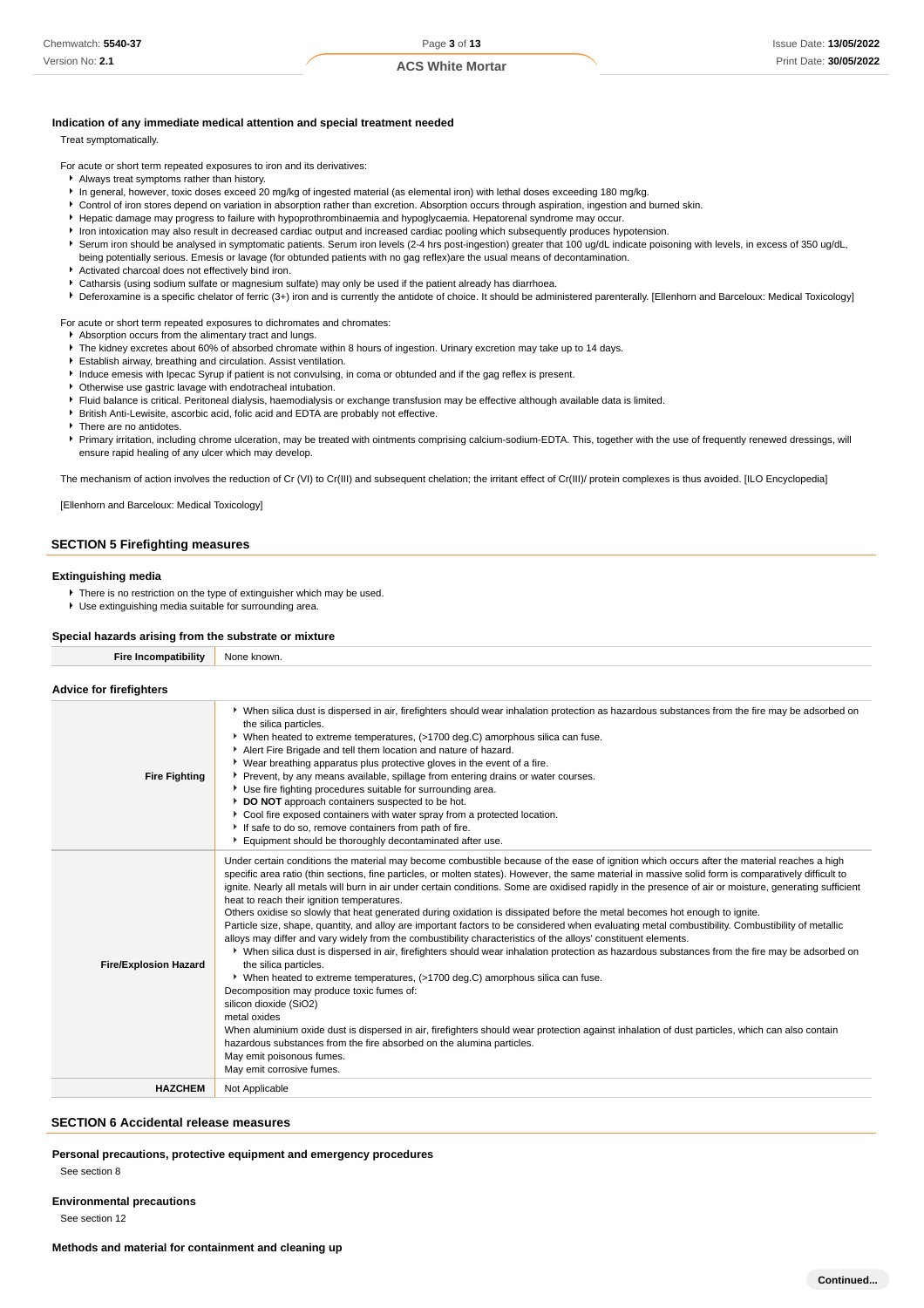| <b>Minor Spills</b> | • Clean up waste regularly and abnormal spills immediately.<br>Avoid breathing dust and contact with skin and eyes.<br>▶ Wear protective clothing, gloves, safety glasses and dust respirator.<br>Use dry clean up procedures and avoid generating dust.<br>▶ Vacuum up or sweep up. NOTE: Vacuum cleaner must be fitted with an exhaust micro filter (HEPA type) (consider explosion-proof machines<br>designed to be grounded during storage and use).<br>Dampen with water to prevent dusting before sweeping.<br>Place in suitable containers for disposal.                                                                                                                                                                                                                                                                                                                                                                                             |
|---------------------|-------------------------------------------------------------------------------------------------------------------------------------------------------------------------------------------------------------------------------------------------------------------------------------------------------------------------------------------------------------------------------------------------------------------------------------------------------------------------------------------------------------------------------------------------------------------------------------------------------------------------------------------------------------------------------------------------------------------------------------------------------------------------------------------------------------------------------------------------------------------------------------------------------------------------------------------------------------|
| <b>Major Spills</b> | Clear area of personnel and move upwind.<br>Alert Fire Brigade and tell them location and nature of hazard.<br>• Wear full body protective clothing with breathing apparatus.<br>Prevent, by all means available, spillage from entering drains or water courses.<br>Consider evacuation (or protect in place).<br>▶ No smoking, naked lights or ignition sources.<br>Increase ventilation.<br>Stop leak if safe to do so.<br>• Water spray or fog may be used to disperse / absorb vapour.<br>Contain or absorb spill with sand, earth or vermiculite.<br>• Collect recoverable product into labelled containers for recycling.<br>Collect solid residues and seal in labelled drums for disposal.<br>▶ Wash area and prevent runoff into drains.<br>After clean up operations, decontaminate and launder all protective clothing and equipment before storing and re-using.<br>If contamination of drains or waterways occurs, advise emergency services. |

Personal Protective Equipment advice is contained in Section 8 of the SDS.

# **SECTION 7 Handling and storage**

| Precautions for safe handling |                                                                                                                                                                                                                                                                                                                                                                                                                                                                                                                                                                                                                                                                                                                                                                                                                                                                                                                                                                         |
|-------------------------------|-------------------------------------------------------------------------------------------------------------------------------------------------------------------------------------------------------------------------------------------------------------------------------------------------------------------------------------------------------------------------------------------------------------------------------------------------------------------------------------------------------------------------------------------------------------------------------------------------------------------------------------------------------------------------------------------------------------------------------------------------------------------------------------------------------------------------------------------------------------------------------------------------------------------------------------------------------------------------|
| Safe handling                 | Avoid all personal contact, including inhalation.<br>▶ Wear protective clothing when risk of exposure occurs.<br>▶ Use in a well-ventilated area.<br>Prevent concentration in hollows and sumps.<br>DO NOT enter confined spaces until atmosphere has been checked.<br>DO NOT allow material to contact humans, exposed food or food utensils.<br>Avoid contact with incompatible materials.<br>V When handling, DO NOT eat, drink or smoke.<br>Keep containers securely sealed when not in use.<br>Avoid physical damage to containers.<br>Always wash hands with soap and water after handling.<br>▶ Work clothes should be laundered separately. Launder contaminated clothing before re-use.<br>Use good occupational work practice.<br>▶ Observe manufacturer's storage and handling recommendations contained within this SDS.<br>Atmosphere should be regularly checked against established exposure standards to ensure safe working conditions are maintained. |
| Other information             | Store in original containers.<br>▶ Keep containers securely sealed.<br>Store in a cool, dry area protected from environmental extremes.<br>Store away from incompatible materials and foodstuff containers.<br>▶ Protect containers against physical damage and check regularly for leaks.<br>▶ Observe manufacturer's storage and handling recommendations contained within this SDS.<br>For major quantities:<br>> Consider storage in bunded areas - ensure storage areas are isolated from sources of community water (including stormwater, ground water,<br>lakes and streams}.<br>Ensure that accidental discharge to air or water is the subject of a contingency disaster management plan; this may require consultation with<br>local authorities.                                                                                                                                                                                                            |

#### **Conditions for safe storage, including any incompatibilities**

| Suitable container      | 20kg Bags<br>• Polyethylene or polypropylene container.<br>• Check all containers are clearly labelled and free from leaks.                                                                                                                                                                                                                                                                                                                                                                                                                                                                                                                                                                                                     |
|-------------------------|---------------------------------------------------------------------------------------------------------------------------------------------------------------------------------------------------------------------------------------------------------------------------------------------------------------------------------------------------------------------------------------------------------------------------------------------------------------------------------------------------------------------------------------------------------------------------------------------------------------------------------------------------------------------------------------------------------------------------------|
| Storage incompatibility | Silicas:<br>react with hydrofluoric acid to produce silicon tetrafluoride gas<br>react with xenon hexafluoride to produce explosive xenon trioxide<br>reacts exothermically with oxygen difluoride, and explosively with chlorine trifluoride (these halogenated materials are not commonplace<br>industrial materials) and other fluorine-containing compounds<br>may react with fluorine, chlorates<br>▶ are incompatible with strong oxidisers, manganese trioxide, chlorine trioxide, strong alkalis, metal oxides, concentrated orthophosphoric acid,<br>vinyl acetate<br>may react vigorously when heated with alkali carbonates.<br>Avoid strong acids, bases.<br>Avoid contact with copper, aluminium and their alloys. |

# **SECTION 8 Exposure controls / personal protection**

#### **Control parameters**

**Occupational Exposure Limits (OEL)**

**INGREDIENT DATA**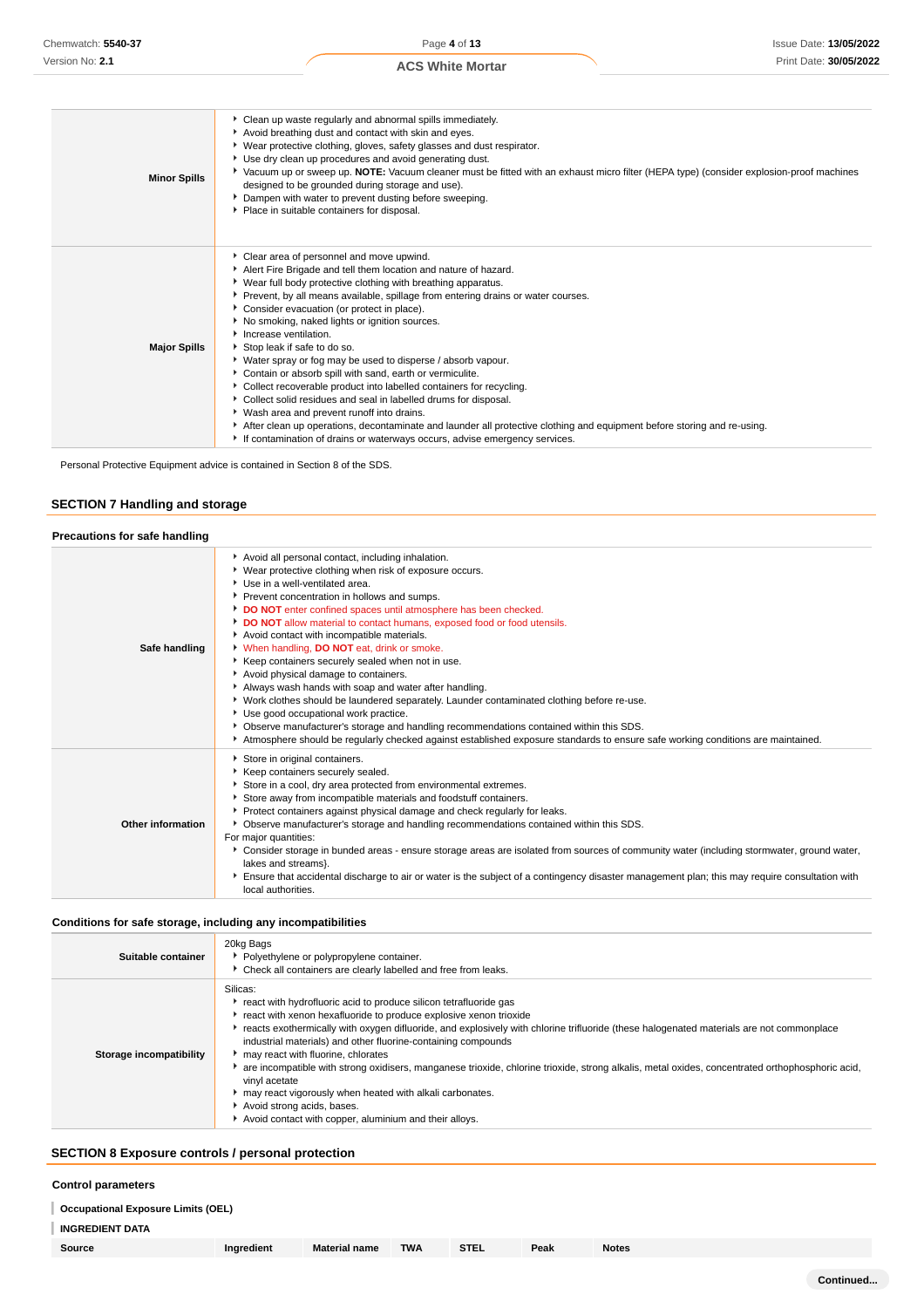| Source                       | Ingredient           | <b>Material name</b> | <b>TWA</b>  |                    | <b>STEL</b>      | Peak |                     | <b>Notes</b> |                                                                                             |
|------------------------------|----------------------|----------------------|-------------|--------------------|------------------|------|---------------------|--------------|---------------------------------------------------------------------------------------------|
| Australia Exposure Standards | portland<br>cement   | Portland<br>cement   | 10<br>mg/m3 |                    | Not<br>Available | Not  | Available           |              | (a) This value is for inhalable dust containing no asbestos<br>and < 1% crystalline silica. |
| Australia Exposure Standards | calcium<br>hydroxide | Calcium<br>hydroxide |             | $5 \text{ mg/m}$ 3 | Not<br>Available | Not  | Available           |              | Not Available                                                                               |
| <b>Emergency Limits</b>      |                      |                      |             |                    |                  |      |                     |              |                                                                                             |
| Ingredient                   | TEEL-1               |                      |             | TEEL-2             |                  |      |                     |              | TEEL-3                                                                                      |
| calcium hydroxide            | $15 \text{ mg/m}$    |                      |             | 240 mg/m3          |                  |      |                     |              | 1,500 mg/m3                                                                                 |
|                              |                      |                      |             |                    |                  |      |                     |              |                                                                                             |
| Ingredient                   | <b>Original IDLH</b> |                      |             |                    |                  |      | <b>Revised IDLH</b> |              |                                                                                             |
| portland cement              | 5,000 mg/m3          |                      |             |                    |                  |      | Not Available       |              |                                                                                             |
| calcium hydroxide            | Not Available        |                      |             |                    |                  |      | Not Available       |              |                                                                                             |
| <b>Exposure controls</b>     |                      |                      |             |                    |                  |      |                     |              |                                                                                             |

#### **Appropriate engineering controls** Engineering controls are used to remove a hazard or place a barrier between the worker and the hazard. Well-designed engineering controls can be highly effective in protecting workers and will typically be independent of worker interactions to provide this high level of protection. The basic types of engineering controls are: Process controls which involve changing the way a job activity or process is done to reduce the risk. Enclosure and/or isolation of emission source which keeps a selected hazard "physically" away from the worker and ventilation that strategically "adds" and "removes" air in the work environment. Ventilation can remove or dilute an air contaminant if designed properly. The design of a ventilation system must match the particular process and chemical or contaminant in use. Employers may need to use multiple types of controls to prevent employee overexposure. **F** Employees exposed to confirmed human carcinogens should be authorized to do so by the employer, and work in a regulated area. Work should be undertaken in an isolated system such as a "glove-box" . Employees should wash their hands and arms upon completion of the assigned task and before engaging in other activities not associated with the isolated system. Within regulated areas, the carcinogen should be stored in sealed containers, or enclosed in a closed system, including piping systems, with any sample ports or openings closed while the carcinogens are contained within. **Doen-vessel systems are prohibited.** Each operation should be provided with continuous local exhaust ventilation so that air movement is always from ordinary work areas to the operation. Exhaust air should not be discharged to regulated areas, non-regulated areas or the external environment unless decontaminated. Clean make-up air should be introduced in sufficient volume to maintain correct operation of the local exhaust system. For maintenance and decontamination activities, authorized employees entering the area should be provided with and required to wear clean, impervious garments, including gloves, boots and continuous-air supplied hood. Prior to removing protective garments the employee should undergo decontamination and be required to shower upon removal of the garments and hood. Except for outdoor systems, regulated areas should be maintained under negative pressure (with respect to non-regulated areas). **Local exhaust ventilation requires make-up air be supplied in equal volumes to replaced air.** ▶ Laboratory hoods must be designed and maintained so as to draw air inward at an average linear face velocity of 0.76 m/sec with a minimum of 0.64 m/sec. Design and construction of the fume hood requires that insertion of any portion of the employees body, other than hands and arms, be disallowed. **Personal protection Eye and face protection** Safety glasses with side shields. Chemical goggles. Contact lenses may pose a special hazard; soft contact lenses may absorb and concentrate irritants. A written policy document, describing the wearing of lenses or restrictions on use, should be created for each workplace or task. This should include a review of lens absorption and adsorption for the class of chemicals in use and an account of injury experience. Medical and first-aid personnel should be trained in their removal and suitable equipment should be readily available. In the event of chemical exposure, begin eye irrigation immediately and remove contact lens as soon as practicable. Lens should be removed at the first signs of eye redness or irritation - lens should be removed in a clean environment only after workers have washed hands thoroughly. [CDC NIOSH Current Intelligence Bulletin 59], [AS/NZS 1336 or national equivalent] **Skin protection** See Hand protection below **Hands/feet protection NOTE: F** The material may produce skin sensitisation in predisposed individuals. Care must be taken, when removing gloves and other protective equipment, to avoid all possible skin contact. Contaminated leather items, such as shoes, belts and watch-bands should be removed and destroyed. The selection of suitable gloves does not only depend on the material, but also on further marks of quality which vary from manufacturer to manufacturer. Where the chemical is a preparation of several substances, the resistance of the glove material can not be calculated in advance and has therefore to be checked prior to the application. The exact break through time for substances has to be obtained from the manufacturer of the protective gloves and has to be observed when making a final choice. Personal hygiene is a key element of effective hand care. Gloves must only be worn on clean hands. After using gloves, hands should be washed and dried thoroughly. Application of a non-perfumed moisturiser is recommended. Suitability and durability of glove type is dependent on usage. Important factors in the selection of gloves include: · frequency and duration of contact, · chemical resistance of glove material, · glove thickness and · dexterity Select gloves tested to a relevant standard (e.g. Europe EN 374, US F739, AS/NZS 2161.1 or national equivalent). · When prolonged or frequently repeated contact may occur, a glove with a protection class of 5 or higher (breakthrough time greater than 240 minutes according to EN 374, AS/NZS 2161.10.1 or national equivalent) is recommended. · When only brief contact is expected, a glove with a protection class of 3 or higher (breakthrough time greater than 60 minutes according to EN 374, AS/NZS 2161.10.1 or national equivalent) is recommended. · Some glove polymer types are less affected by movement and this should be taken into account when considering gloves for long-term use. · Contaminated gloves should be replaced. As defined in ASTM F-739-96 in any application, gloves are rated as: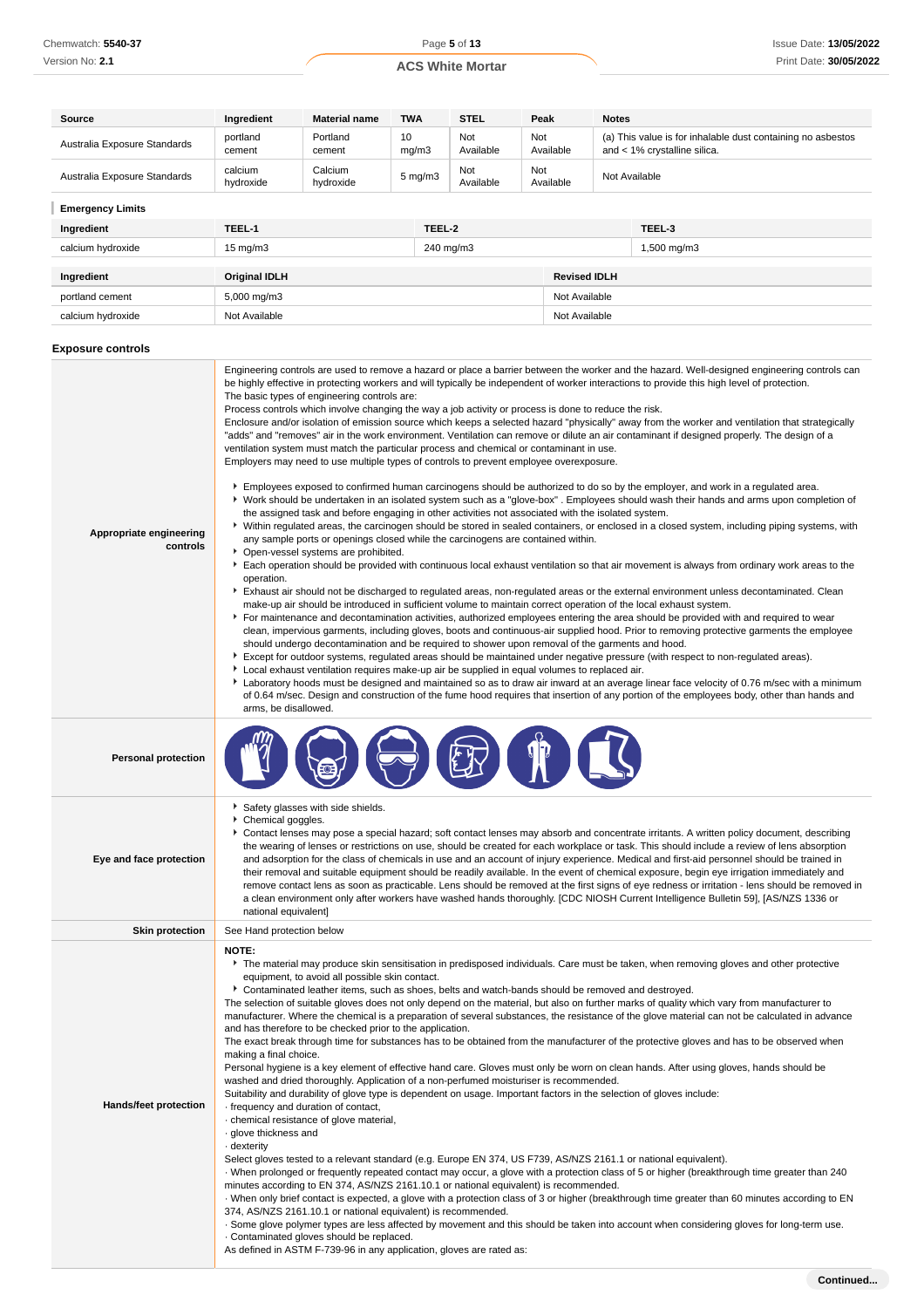|  | <b>ACS White Mortar</b> |  |
|--|-------------------------|--|
|  |                         |  |

|                        | Excellent when breakthrough time > 480 min                                                                                                                                                                                                |
|------------------------|-------------------------------------------------------------------------------------------------------------------------------------------------------------------------------------------------------------------------------------------|
|                        | Good when breakthrough time > 20 min                                                                                                                                                                                                      |
|                        | · Fair when breakthrough time < 20 min                                                                                                                                                                                                    |
|                        | . Poor when glove material degrades                                                                                                                                                                                                       |
|                        | For general applications, gloves with a thickness typically greater than 0.35 mm, are recommended.                                                                                                                                        |
|                        | It should be emphasised that glove thickness is not necessarily a good predictor of glove resistance to a specific chemical, as the permeation                                                                                            |
|                        | efficiency of the glove will be dependent on the exact composition of the glove material. Therefore, glove selection should also be based on                                                                                              |
|                        | consideration of the task requirements and knowledge of breakthrough times.                                                                                                                                                               |
|                        | Glove thickness may also vary depending on the glove manufacturer, the glove type and the glove model. Therefore, the manufacturers technical                                                                                             |
|                        | data should always be taken into account to ensure selection of the most appropriate glove for the task.<br>Note: Depending on the activity being conducted, gloves of varying thickness may be required for specific tasks. For example: |
|                        | Thinner gloves (down to 0.1 mm or less) may be required where a high degree of manual dexterity is needed. However, these gloves are only                                                                                                 |
|                        | likely to give short duration protection and would normally be just for single use applications, then disposed of.                                                                                                                        |
|                        | · Thicker gloves (up to 3 mm or more) may be required where there is a mechanical (as well as a chemical) risk i.e. where there is abrasion or                                                                                            |
|                        | puncture potential                                                                                                                                                                                                                        |
|                        | Gloves must only be worn on clean hands. After using gloves, hands should be washed and dried thoroughly. Application of a non-perfumed                                                                                                   |
|                        | moisturiser is recommended.                                                                                                                                                                                                               |
|                        | Experience indicates that the following polymers are suitable as glove materials for protection against undissolved, dry solids, where abrasive                                                                                           |
|                        | particles are not present.                                                                                                                                                                                                                |
|                        | polychloroprene.                                                                                                                                                                                                                          |
|                        | <sup>*</sup> nitrile rubber.                                                                                                                                                                                                              |
|                        | butyl rubber.                                                                                                                                                                                                                             |
|                        | • fluorocaoutchouc.                                                                                                                                                                                                                       |
|                        |                                                                                                                                                                                                                                           |
|                        | polyvinyl chloride.                                                                                                                                                                                                                       |
|                        | Gloves should be examined for wear and/ or degradation constantly.                                                                                                                                                                        |
| <b>Body protection</b> | See Other protection below                                                                                                                                                                                                                |
|                        | Employees working with confirmed human carcinogens should be provided with, and be required to wear, clean, full body protective clothing                                                                                                 |
|                        | (smocks, coveralls, or long-sleeved shirt and pants), shoe covers and gloves prior to entering the regulated area. [AS/NZS ISO 6529:2006 or                                                                                               |
|                        | national equivalent]                                                                                                                                                                                                                      |
|                        | Employees engaged in handling operations involving carcinogens should be provided with, and required to wear and use half-face filter-type                                                                                                |
|                        | respirators with filters for dusts, mists and fumes, or air purifying canisters or cartridges. A respirator affording higher levels of protection may                                                                                     |
|                        | be substituted. [AS/NZS 1715 or national equivalent]                                                                                                                                                                                      |
|                        | Emergency deluge showers and eyewash fountains, supplied with potable water, should be located near, within sight of, and on the same                                                                                                     |
|                        | level with locations where direct exposure is likely.                                                                                                                                                                                     |
|                        | ▶ Prior to each exit from an area containing confirmed human carcinogens, employees should be required to remove and leave protective                                                                                                     |
| Other protection       | clothing and equipment at the point of exit and at the last exit of the day, to place used clothing and equipment in impervious containers at                                                                                             |
|                        | the point of exit for purposes of decontamination or disposal. The contents of such impervious containers must be identified with suitable                                                                                                |
|                        | labels. For maintenance and decontamination activities, authorized employees entering the area should be provided with and required to                                                                                                    |
|                        | wear clean, impervious garments, including gloves, boots and continuous-air supplied hood.                                                                                                                                                |
|                        | ▶ Prior to removing protective garments the employee should undergo decontamination and be required to shower upon removal of the                                                                                                         |
|                        | garments and hood.                                                                                                                                                                                                                        |
|                        | • Overalls.                                                                                                                                                                                                                               |
|                        | ▶ P.V.C apron.                                                                                                                                                                                                                            |
|                        | ▶ Barrier cream.<br>Skin cleansing cream.                                                                                                                                                                                                 |

#### **Recommended material(s)**

**GLOVE SELECTION INDEX**

Glove selection is based on a modified presentation of the:

**"Forsberg Clothing Performance Index".**

The effect(s) of the following substance(s) are taken into account in the **computergenerated** selection:

ACS White Mortar

| Material         | CPI |
|------------------|-----|
| NATURAL RUBBER   | А   |
| NATURAL+NEOPRENE | A   |

\* CPI - Chemwatch Performance Index

A: Best Selection

B: Satisfactory; may degrade after 4 hours continuous immersion

C: Poor to Dangerous Choice for other than short term immersion

**NOTE**: As a series of factors will influence the actual performance of the glove, a final selection must be based on detailed observation. -

\* Where the glove is to be used on a short term, casual or infrequent basis, factors such as "feel" or convenience (e.g. disposability), may dictate a choice of gloves which might otherwise be unsuitable following long-term or frequent use. A qualified practitioner should be consulted.

#### **Respiratory protection**

Particulate. (AS/NZS 1716 & 1715, EN 143:2000 & 149:001, ANSI Z88 or national equivalent)

| <b>Required Minimum</b><br><b>Protection Factor</b> | <b>Half-Face</b><br>Respirator | <b>Full-Face</b><br>Respirator | <b>Powered Air</b><br>Respirator |
|-----------------------------------------------------|--------------------------------|--------------------------------|----------------------------------|
| up to $10 \times ES$                                | P1<br>Air-line*                | ۰<br>۰                         | PAPR-P1<br>۰                     |
| up to $50 \times ES$                                | Air-line**                     | P <sub>2</sub>                 | PAPR-P2                          |
| up to $100 \times ES$                               | ۰                              | P <sub>3</sub>                 | ٠                                |
|                                                     |                                | Air-line*                      | -                                |
| $100 + x ES$                                        |                                | Air-line**                     | PAPR-P3                          |

\* - Negative pressure demand \*\* - Continuous flow

A(All classes) = Organic vapours, B AUS or  $B1$  = Acid gasses, B2 = Acid gas or hydrogen cyanide(HCN), B3 = Acid gas or hydrogen cyanide(HCN), E = Sulfur dioxide(SO2), G = Agricultural chemicals, K = Ammonia(NH3), Hg = Mercury, NO = Oxides of nitrogen, MB = Methyl bromide, AX = Low boiling point organic compounds(below 65 degC)

· Respirators may be necessary when engineering and administrative controls do not adequately prevent exposures.

· The decision to use respiratory protection should be based on professional judgment that takes into account toxicity information, exposure measurement data, and frequency and likelihood of the worker's exposure - ensure users are not subject to high thermal loads which may result in heat stress or distress due to personal protective equipment (powered, positive flow, full face apparatus may be an option).

· Published occupational exposure limits, where they exist, will assist in determining the adequacy of the selected respiratory protection. These may be government mandated or vendor recommended.

· Certified respirators will be useful for protecting workers from inhalation of particulates when properly selected and fit tested as part of a complete respiratory protection program.

· Where protection from nuisance levels of dusts are desired, use type N95 (US) or type P1 (EN143) dust masks. Use respirators and components tested and approved under appropriate government standards such as NIOSH (US) or CEN (EU)

· Use approved positive flow mask if significant quantities of dust becomes airborne.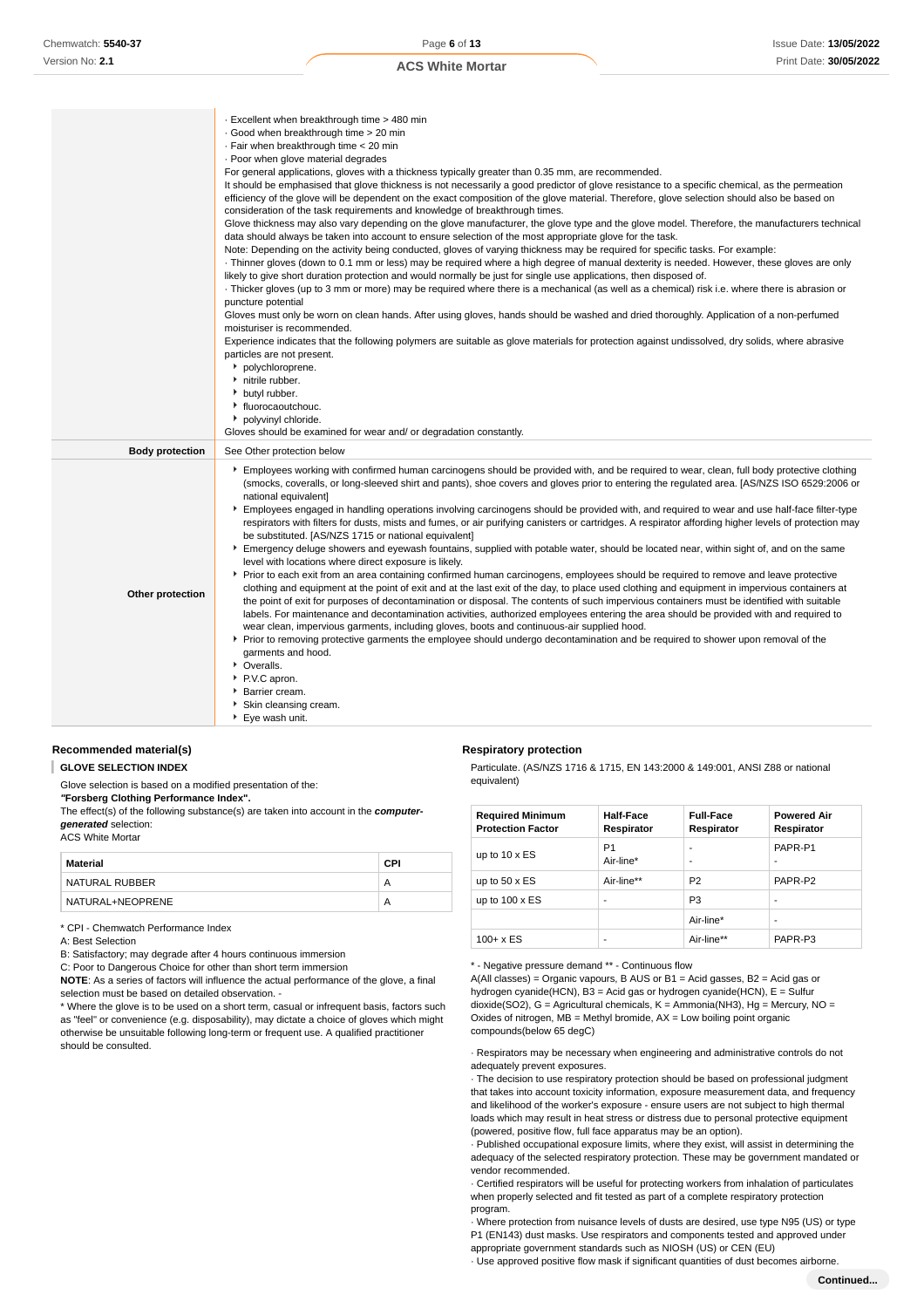· Try to avoid creating dust conditions.

Where significant concentrations of the material are likely to enter the breathing zone, a Class P3 respirator may be required.

Class P3 particulate filters are used for protection against highly toxic or highly irritant particulates.

Filtration rate: Filters at least 99.95% of airborne particles

Suitable for: · Relatively small particles generated by mechanical processes eg. grinding, cutting, sanding, drilling, sawing.

· Sub-micron thermally generated particles e.g. welding fumes, fertilizer and bushfire smoke.

· Biologically active airborne particles under specified infection control applications e.g. viruses, bacteria, COVID-19, SARS

· Highly toxic particles e.g. Organophosphate Insecticides, Radionuclides, Asbestos Note: P3 Rating can only be achieved when used with a Full Face Respirator or Powered Air-Purifying Respirator (PAPR). If used with any other respirator, it will only provide filtration protection up to a P2 rating.

# **SECTION 9 Physical and chemical properties**

| Information on basic physical and chemical properties |                                    |                                            |                |
|-------------------------------------------------------|------------------------------------|--------------------------------------------|----------------|
| Appearance                                            | White Powder, miscible with water. |                                            |                |
|                                                       |                                    |                                            |                |
| <b>Physical state</b>                                 | <b>Divided Solid</b>               | Relative density (Water = $1$ )            | Not Available  |
| Odour                                                 | Not Available                      | Partition coefficient n-octanol<br>/ water | Not Available  |
| <b>Odour threshold</b>                                | Not Available                      | Auto-ignition temperature (°C)             | Not Available  |
| pH (as supplied)                                      | >10                                | <b>Decomposition temperature</b>           | Not Available  |
| Melting point / freezing point<br>(°C)                | Not Available                      | <b>Viscosity (cSt)</b>                     | Not Applicable |
| Initial boiling point and boiling<br>range (°C)       | Not Available                      | Molecular weight (g/mol)                   | Not Applicable |
| Flash point (°C)                                      | Not Available                      | <b>Taste</b>                               | Not Available  |
| <b>Evaporation rate</b>                               | Not Applicable                     | <b>Explosive properties</b>                | Not Available  |
| Flammability                                          | Not Available                      | <b>Oxidising properties</b>                | Not Available  |
| Upper Explosive Limit (%)                             | Not Available                      | Surface Tension (dyn/cm or<br>$mN/m$ )     | Not Applicable |
| Lower Explosive Limit (%)                             | Not Available                      | <b>Volatile Component (%vol)</b>           | Not Available  |
| Vapour pressure (kPa)                                 | Not Applicable                     | Gas group                                  | Not Available  |
| Solubility in water                                   | Miscible                           | pH as a solution (Not<br>Available%)       | Not Available  |
| Vapour density (Air = 1)                              | Not Applicable                     | VOC g/L                                    | Not Available  |

# **SECTION 10 Stability and reactivity**

| Reactivity                                 | See section 7                                                                                                                        |
|--------------------------------------------|--------------------------------------------------------------------------------------------------------------------------------------|
| <b>Chemical stability</b>                  | • Unstable in the presence of incompatible materials.<br>▶ Product is considered stable.<br>Hazardous polymerisation will not occur. |
| Possibility of hazardous<br>reactions      | See section 7                                                                                                                        |
| <b>Conditions to avoid</b>                 | See section 7                                                                                                                        |
| Incompatible materials                     | See section 7                                                                                                                        |
| <b>Hazardous decomposition</b><br>products | See section 5                                                                                                                        |

# **SECTION 11 Toxicological information**

#### **Information on toxicological effects**

| <b>Inhaled</b>      | The material can cause respiratory irritation in some persons. The body's response to such irritation can cause further lung damage.<br>Inhalation of dusts, generated by the material during the course of normal handling, may be damaging to the health of the individual.<br>Persons with impaired respiratory function, airway diseases and conditions such as emphysema or chronic bronchitis, may incur further disability<br>if excessive concentrations of particulate are inhaled.<br>If prior damage to the circulatory or nervous systems has occurred or if kidney damage has been sustained, proper screenings should be<br>conducted on individuals who may be exposed to further risk if handling and use of the material result in excessive exposures.<br>Effects on lungs are significantly enhanced in the presence of respirable particles. |
|---------------------|------------------------------------------------------------------------------------------------------------------------------------------------------------------------------------------------------------------------------------------------------------------------------------------------------------------------------------------------------------------------------------------------------------------------------------------------------------------------------------------------------------------------------------------------------------------------------------------------------------------------------------------------------------------------------------------------------------------------------------------------------------------------------------------------------------------------------------------------------------------|
| Ingestion           | Accidental ingestion of the material may be damaging to the health of the individual.                                                                                                                                                                                                                                                                                                                                                                                                                                                                                                                                                                                                                                                                                                                                                                            |
| <b>Skin Contact</b> | This material can cause inflammation of the skin on contact in some persons.<br>The material may accentuate any pre-existing dermatitis condition<br>Skin contact may result in severe irritation particularly to broken skin. Ulceration known as "chrome ulcers" may develop. Chrome ulcers and skin<br>cancer are significantly related.<br>Open cuts, abraded or irritated skin should not be exposed to this material<br>Entry into the blood-stream, through, for example, cuts, abrasions or lesions, may produce systemic injury with harmful effects. Examine the skin                                                                                                                                                                                                                                                                                  |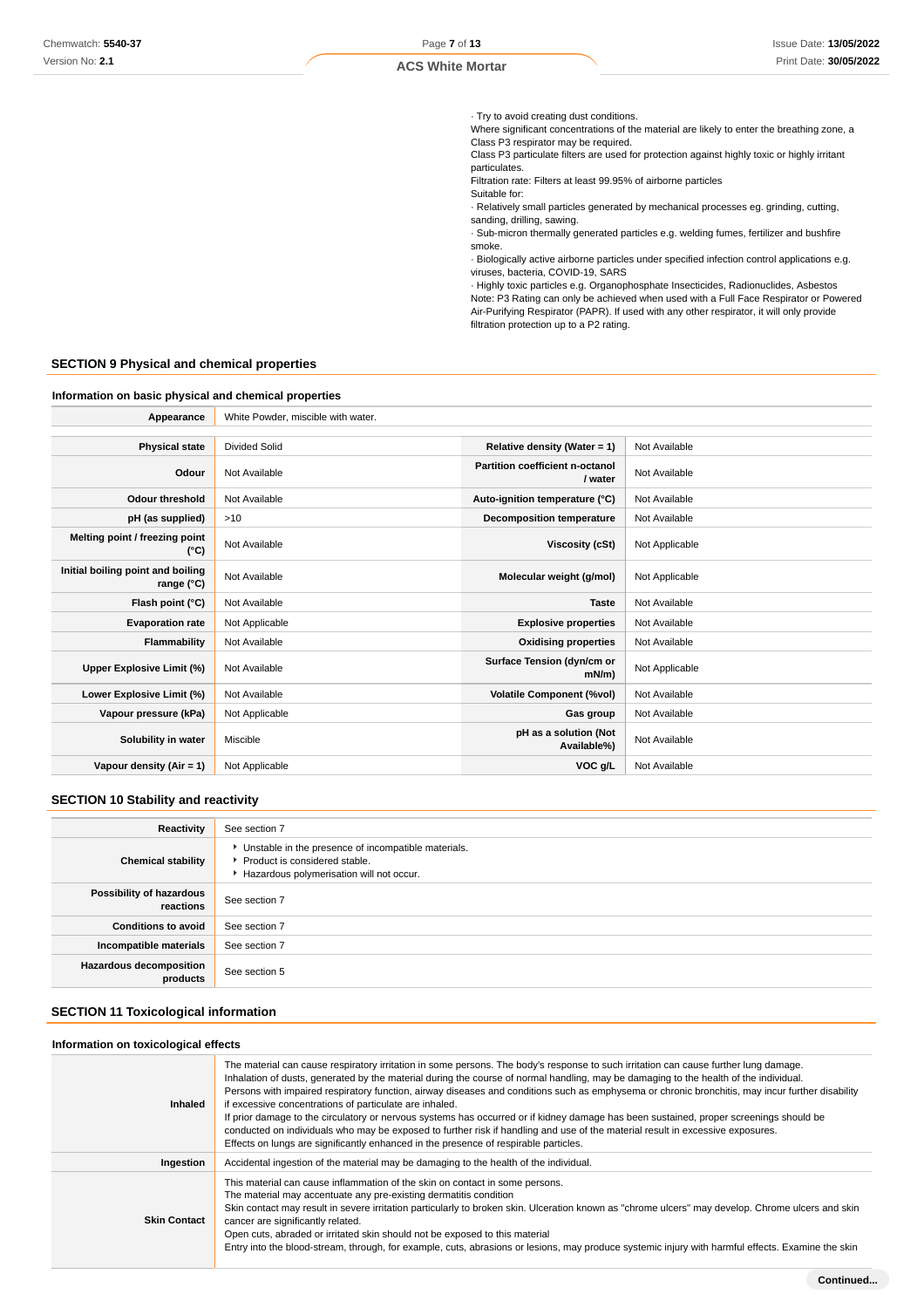| <b>ACS White Mortar</b> |
|-------------------------|
|-------------------------|

|                         | prior to the use of the material and ensure that any external damage is suitably protected.                                                                                                                                                                                                                                                                                                                                                                                                                                                                                                                                                                                                                                                                                                                                                                                                                                                                                                                                                                                                                                                                                                                                                                                                                                                                                                                                                                                                                                                                                                                                                                                                                                                                                                                                                                                                                                                                                                                                                                                                                                                                                                                                                                                                                                                                                                                                                                                                                                                                                                                                                                                                                                                                                                                                                                                                                                                                                                                                                                                                                                                                                                                                                                                                                                                                                                                                                                                                                                                                                                                                                                                                                                                                                                                                                                                                                                                                                                                                                                                                                                                                                                                                                                                                                                                                                                                                                                                                                                                                                                                                                                                                                                                                                                                                                                                                                                                                                                                                                                                                                                                                                                                                                                                                                                                                                                                                                                                                                                                                                                                                                                                                                                                                                                                                                                                                                                                                                                                                                                                                                                                                                                                                                                                                                                                                                                                                                                                                                                                                                                                                                                                                                                                                                                                                                                                                                              |                                    |  |
|-------------------------|--------------------------------------------------------------------------------------------------------------------------------------------------------------------------------------------------------------------------------------------------------------------------------------------------------------------------------------------------------------------------------------------------------------------------------------------------------------------------------------------------------------------------------------------------------------------------------------------------------------------------------------------------------------------------------------------------------------------------------------------------------------------------------------------------------------------------------------------------------------------------------------------------------------------------------------------------------------------------------------------------------------------------------------------------------------------------------------------------------------------------------------------------------------------------------------------------------------------------------------------------------------------------------------------------------------------------------------------------------------------------------------------------------------------------------------------------------------------------------------------------------------------------------------------------------------------------------------------------------------------------------------------------------------------------------------------------------------------------------------------------------------------------------------------------------------------------------------------------------------------------------------------------------------------------------------------------------------------------------------------------------------------------------------------------------------------------------------------------------------------------------------------------------------------------------------------------------------------------------------------------------------------------------------------------------------------------------------------------------------------------------------------------------------------------------------------------------------------------------------------------------------------------------------------------------------------------------------------------------------------------------------------------------------------------------------------------------------------------------------------------------------------------------------------------------------------------------------------------------------------------------------------------------------------------------------------------------------------------------------------------------------------------------------------------------------------------------------------------------------------------------------------------------------------------------------------------------------------------------------------------------------------------------------------------------------------------------------------------------------------------------------------------------------------------------------------------------------------------------------------------------------------------------------------------------------------------------------------------------------------------------------------------------------------------------------------------------------------------------------------------------------------------------------------------------------------------------------------------------------------------------------------------------------------------------------------------------------------------------------------------------------------------------------------------------------------------------------------------------------------------------------------------------------------------------------------------------------------------------------------------------------------------------------------------------------------------------------------------------------------------------------------------------------------------------------------------------------------------------------------------------------------------------------------------------------------------------------------------------------------------------------------------------------------------------------------------------------------------------------------------------------------------------------------------------------------------------------------------------------------------------------------------------------------------------------------------------------------------------------------------------------------------------------------------------------------------------------------------------------------------------------------------------------------------------------------------------------------------------------------------------------------------------------------------------------------------------------------------------------------------------------------------------------------------------------------------------------------------------------------------------------------------------------------------------------------------------------------------------------------------------------------------------------------------------------------------------------------------------------------------------------------------------------------------------------------------------------------------------------------------------------------------------------------------------------------------------------------------------------------------------------------------------------------------------------------------------------------------------------------------------------------------------------------------------------------------------------------------------------------------------------------------------------------------------------------------------------------------------------------------------------------------------------------------------------------------------------------------------------------------------------------------------------------------------------------------------------------------------------------------------------------------------------------------------------------------------------------------------------------------------------------------------------------------------------------------------------------------------------------------------------------------------------------------|------------------------------------|--|
| Eye                     | If applied to the eyes, this material causes severe eye damage.                                                                                                                                                                                                                                                                                                                                                                                                                                                                                                                                                                                                                                                                                                                                                                                                                                                                                                                                                                                                                                                                                                                                                                                                                                                                                                                                                                                                                                                                                                                                                                                                                                                                                                                                                                                                                                                                                                                                                                                                                                                                                                                                                                                                                                                                                                                                                                                                                                                                                                                                                                                                                                                                                                                                                                                                                                                                                                                                                                                                                                                                                                                                                                                                                                                                                                                                                                                                                                                                                                                                                                                                                                                                                                                                                                                                                                                                                                                                                                                                                                                                                                                                                                                                                                                                                                                                                                                                                                                                                                                                                                                                                                                                                                                                                                                                                                                                                                                                                                                                                                                                                                                                                                                                                                                                                                                                                                                                                                                                                                                                                                                                                                                                                                                                                                                                                                                                                                                                                                                                                                                                                                                                                                                                                                                                                                                                                                                                                                                                                                                                                                                                                                                                                                                                                                                                                                                          |                                    |  |
| <b>Chronic</b>          | Long-term exposure to respiratory irritants may result in airways disease, involving difficulty breathing and related whole-body problems.<br>Strong evidence exists that this substance may cause irreversible mutations (though not lethal) even following a single exposure.<br>Skin contact with the material is more likely to cause a sensitisation reaction in some persons compared to the general population.<br>There is sufficient evidence to suggest that this material directly causes cancer in humans.<br>Toxic: danger of serious damage to health by prolonged exposure through inhalation, in contact with skin and if swallowed.<br>This material can cause serious damage if one is exposed to it for long periods. It can be assumed that it contains a substance which can<br>produce severe defects.<br>Substance accumulation, in the human body, may occur and may cause some concern following repeated or long-term occupational exposure.<br>Amorphous silicas generally are less hazardous than crystalline silicas, but the former can be converted to the latter on heating and subsequent<br>cooling. Inhalation of dusts containing crystalline silicas may lead to silicosis, a disabling lung disease that may take years to develop.<br>Animal testing shows long term exposure to aluminium oxides may cause lung disease and cancer, depending on the size of the particle. The<br>smaller the size, the greater the tendencies of causing harm.<br>Red blood cells and rabbit alveolar macrophages exposed to calcium silicate insulation materials in vitro showed haemolysis in one study but not<br>in another. Both studies showed the substance to be more cytotoxic than titanium dioxide but less toxic than asbestos.<br>In a small cohort mortality study of workers in a wollastonite quarry, the observed number of deaths from all cancers combined and lung cancer<br>were lower than expected. Wollastonite is a calcium inosilicate mineral (CaSiO3). In some cases, small amounts of iron (Fe), and manganese<br>(Mn), and lesser amounts of magnesium (Mg) substitute for calcium (Ca) in the mineral formulae (e.g., rhodonite)<br>In an inhalation study in rats no increase in tumour incidence was observed but the number of fibres with lengths exceeding 5 um and a diameter<br>of less than 3 um was relatively low. Four grades of wollastonite of different fibre size were tested for carcinogenicity in one experiment in rats by<br>intrapleural implantation. There was no information on the purity of the four samples used. A slight increase in the incidence of pleural sarcomas<br>was observed with three grades, all of which contained fibres greater than 4 um in length and less than 0.5 um in diameter.<br>In two studies by intraperitoneal injection in rats using wollastonite with median fibre lengths of 8.1 um and 5.6 um respectively, no intra-<br>abdominal tumours were found.<br>Evidence from wollastonite miners suggests that occupational exposure can cause impaired respiratory function and pneumoconiosis. However<br>animal studies have demonstrated that wollastonite fibres have low biopersistence and induce a transient inflammatory response compared to<br>various forms of asbestos. A two-year inhalation study in rats at one dose showed no significant inflammation or fibrosis<br>Cement contact dermatitis (CCD) may occur when contact shows an allergic response, which may progress to sensitisation. Sensitisation is due<br>to soluble chromates (chromate compounds) present in trace amounts in some cements and cement products. Soluble chromates readily<br>penetrate intact skin. Cement dermatitis can be characterised by fissures, eczematous rash, dystrophic nails, and dry skin; acute contact with<br>highly alkaline mixtures may cause localised necrosis.<br>Cement eczema may be due to chromium in feed stocks or contamination from materials of construction used in processing the cement.<br>Sensitisation to chromium may be the leading cause of nickel and cobalt sensitivity and the high alkalinity of cement is an important factor in<br>cement dermatoses [ILO].<br>Repeated, prolonged severe inhalation exposure may cause pulmonary oedema and rarely, pulmonary fibrosis. Workers may also suffer from<br>dust-induced bronchitis with chronic bronchitis reported in 17% of a group occupationally exposed to high dust levels.<br>Respiratory symptoms and ventilatory function were studied in a group of 591 male Portland cement workers employed in four Taiwanese cement<br>plants, with at least 5 years of exposure (1). This group had a significantly lowered mean forced vital capacity (FCV), forced expiratory volume at<br>1 s (FEV1) and forced expiratory flows after exhalation of 50% and 75% of the vital capacity (FEF50, FEF75). The data suggests that<br>occupational exposure to Portland cement dust may lead to a higher incidence of chronic respiratory symptoms and a reduction of ventilatory<br>capacity.<br>Chun-Yuh et al; Journal of Toxicology and Environmental Health 49: 581-588, 1996<br>Soluble silicates do not exhibit sensitizing potential. Testing in bacterial and animal experiments have not shown any evidence of them causing<br>mutations or birth defects.<br>Overexposure to the breathable dust may cause coughing, wheezing, difficulty in breathing and impaired lung function. Chronic symptoms may<br>include decreased vital lung capacity and chest infections. Repeated exposures in the workplace to high levels of fine-divided dusts may produce<br>a condition known as pneumoconiosis, which is the lodgement of any inhaled dusts in the lung, irrespective of the effect. This is particularly true<br>when a significant number of particles less than 0.5 microns (1/50000 inch) are present. Lung shadows are seen in the X-ray. Symptoms of<br>pneumoconiosis may include a progressive dry cough, shortness of breath on exertion, increased chest expansion, weakness and weight loss.<br>As the disease progresses, the cough produces stringy phlegm, vital capacity decreases further, and shortness of breath becomes more severe.<br>Other signs or symptoms include changed breath sounds, reduced oxygen uptake during exercise, emphysema and rarely, pneumothorax (air in<br>the lung cavity).<br>Removing workers from the possibility of further exposure to dust generally stops the progress of lung abnormalities. When there is high potential<br>for worker exposure, examinations at regular period with emphasis on lung function should be performed.<br>Inhaling dust over an extended number of years may cause pneumoconiosis, which is the accumulation of dusts in the lungs and the subsequent<br>tissue reaction. This may or may not be reversible. |                                    |  |
|                         | Chronic excessive intake of iron have been associated with damage to the liver and pancreas. People with a genetic disposition to poor control<br>over iron are at an increased risk.                                                                                                                                                                                                                                                                                                                                                                                                                                                                                                                                                                                                                                                                                                                                                                                                                                                                                                                                                                                                                                                                                                                                                                                                                                                                                                                                                                                                                                                                                                                                                                                                                                                                                                                                                                                                                                                                                                                                                                                                                                                                                                                                                                                                                                                                                                                                                                                                                                                                                                                                                                                                                                                                                                                                                                                                                                                                                                                                                                                                                                                                                                                                                                                                                                                                                                                                                                                                                                                                                                                                                                                                                                                                                                                                                                                                                                                                                                                                                                                                                                                                                                                                                                                                                                                                                                                                                                                                                                                                                                                                                                                                                                                                                                                                                                                                                                                                                                                                                                                                                                                                                                                                                                                                                                                                                                                                                                                                                                                                                                                                                                                                                                                                                                                                                                                                                                                                                                                                                                                                                                                                                                                                                                                                                                                                                                                                                                                                                                                                                                                                                                                                                                                                                                                                    |                                    |  |
|                         | Chromium (III) is an essential trace mineral. Chronic exposure to chromium (III) irritates the airways, malnourishes the liver and kidneys, causes<br>fluid in the lungs, and adverse effects on white blood cells, and also increases the risk of developing lung cancer.                                                                                                                                                                                                                                                                                                                                                                                                                                                                                                                                                                                                                                                                                                                                                                                                                                                                                                                                                                                                                                                                                                                                                                                                                                                                                                                                                                                                                                                                                                                                                                                                                                                                                                                                                                                                                                                                                                                                                                                                                                                                                                                                                                                                                                                                                                                                                                                                                                                                                                                                                                                                                                                                                                                                                                                                                                                                                                                                                                                                                                                                                                                                                                                                                                                                                                                                                                                                                                                                                                                                                                                                                                                                                                                                                                                                                                                                                                                                                                                                                                                                                                                                                                                                                                                                                                                                                                                                                                                                                                                                                                                                                                                                                                                                                                                                                                                                                                                                                                                                                                                                                                                                                                                                                                                                                                                                                                                                                                                                                                                                                                                                                                                                                                                                                                                                                                                                                                                                                                                                                                                                                                                                                                                                                                                                                                                                                                                                                                                                                                                                                                                                                                               |                                    |  |
|                         | <b>TOXICITY</b>                                                                                                                                                                                                                                                                                                                                                                                                                                                                                                                                                                                                                                                                                                                                                                                                                                                                                                                                                                                                                                                                                                                                                                                                                                                                                                                                                                                                                                                                                                                                                                                                                                                                                                                                                                                                                                                                                                                                                                                                                                                                                                                                                                                                                                                                                                                                                                                                                                                                                                                                                                                                                                                                                                                                                                                                                                                                                                                                                                                                                                                                                                                                                                                                                                                                                                                                                                                                                                                                                                                                                                                                                                                                                                                                                                                                                                                                                                                                                                                                                                                                                                                                                                                                                                                                                                                                                                                                                                                                                                                                                                                                                                                                                                                                                                                                                                                                                                                                                                                                                                                                                                                                                                                                                                                                                                                                                                                                                                                                                                                                                                                                                                                                                                                                                                                                                                                                                                                                                                                                                                                                                                                                                                                                                                                                                                                                                                                                                                                                                                                                                                                                                                                                                                                                                                                                                                                                                                          |                                    |  |
| <b>ACS White Mortar</b> | Not Available                                                                                                                                                                                                                                                                                                                                                                                                                                                                                                                                                                                                                                                                                                                                                                                                                                                                                                                                                                                                                                                                                                                                                                                                                                                                                                                                                                                                                                                                                                                                                                                                                                                                                                                                                                                                                                                                                                                                                                                                                                                                                                                                                                                                                                                                                                                                                                                                                                                                                                                                                                                                                                                                                                                                                                                                                                                                                                                                                                                                                                                                                                                                                                                                                                                                                                                                                                                                                                                                                                                                                                                                                                                                                                                                                                                                                                                                                                                                                                                                                                                                                                                                                                                                                                                                                                                                                                                                                                                                                                                                                                                                                                                                                                                                                                                                                                                                                                                                                                                                                                                                                                                                                                                                                                                                                                                                                                                                                                                                                                                                                                                                                                                                                                                                                                                                                                                                                                                                                                                                                                                                                                                                                                                                                                                                                                                                                                                                                                                                                                                                                                                                                                                                                                                                                                                                                                                                                                            | <b>IRRITATION</b><br>Not Available |  |
|                         | <b>TOXICITY</b>                                                                                                                                                                                                                                                                                                                                                                                                                                                                                                                                                                                                                                                                                                                                                                                                                                                                                                                                                                                                                                                                                                                                                                                                                                                                                                                                                                                                                                                                                                                                                                                                                                                                                                                                                                                                                                                                                                                                                                                                                                                                                                                                                                                                                                                                                                                                                                                                                                                                                                                                                                                                                                                                                                                                                                                                                                                                                                                                                                                                                                                                                                                                                                                                                                                                                                                                                                                                                                                                                                                                                                                                                                                                                                                                                                                                                                                                                                                                                                                                                                                                                                                                                                                                                                                                                                                                                                                                                                                                                                                                                                                                                                                                                                                                                                                                                                                                                                                                                                                                                                                                                                                                                                                                                                                                                                                                                                                                                                                                                                                                                                                                                                                                                                                                                                                                                                                                                                                                                                                                                                                                                                                                                                                                                                                                                                                                                                                                                                                                                                                                                                                                                                                                                                                                                                                                                                                                                                          | <b>IRRITATION</b>                  |  |

| portland cement | 1 UAN 11        | $\blacksquare$    |
|-----------------|-----------------|-------------------|
|                 | Not Available   | Not Available     |
|                 |                 |                   |
|                 | <b>TOXICITY</b> | <b>IRRITATION</b> |

| calcium hydroxide | dermal (rat) LD50: $>2000$ mg/kg <sup>[1]</sup>                                                                                                                                                                                 | Eye (rabbit): 10 mg - SEVERE                  |
|-------------------|---------------------------------------------------------------------------------------------------------------------------------------------------------------------------------------------------------------------------------|-----------------------------------------------|
|                   | Inhalation(Rat) LC50; $>3$ mg/l4h <sup>[1]</sup>                                                                                                                                                                                | Eye: adverse effect observed (irritating)[1]  |
|                   | Oral (Rat) LD50; >2000 mg/kg[1]                                                                                                                                                                                                 | Skin: adverse effect observed (irritating)[1] |
| Legend:           | 1. Value obtained from Europe ECHA Registered Substances - Acute toxicity 2.* Value obtained from manufacturer's SDS. Unless otherwise<br>specified data extracted from RTECS - Register of Toxic Effect of chemical Substances |                                               |
|                   |                                                                                                                                                                                                                                 |                                               |

**ACS White Mortar** Laboratory (in vitro) and animal studies show, exposure to the material may result in a possible risk of irreversible effects, with the possibility of producing mutation. For silica amorphous: Derived No Adverse Effects Level (NOAEL) in the range of 1000 mg/kg/d. In humans, synthetic amorphous silica (SAS) is essentially non-toxic by mouth, skin or eyes, and by inhalation. Epidemiology studies show little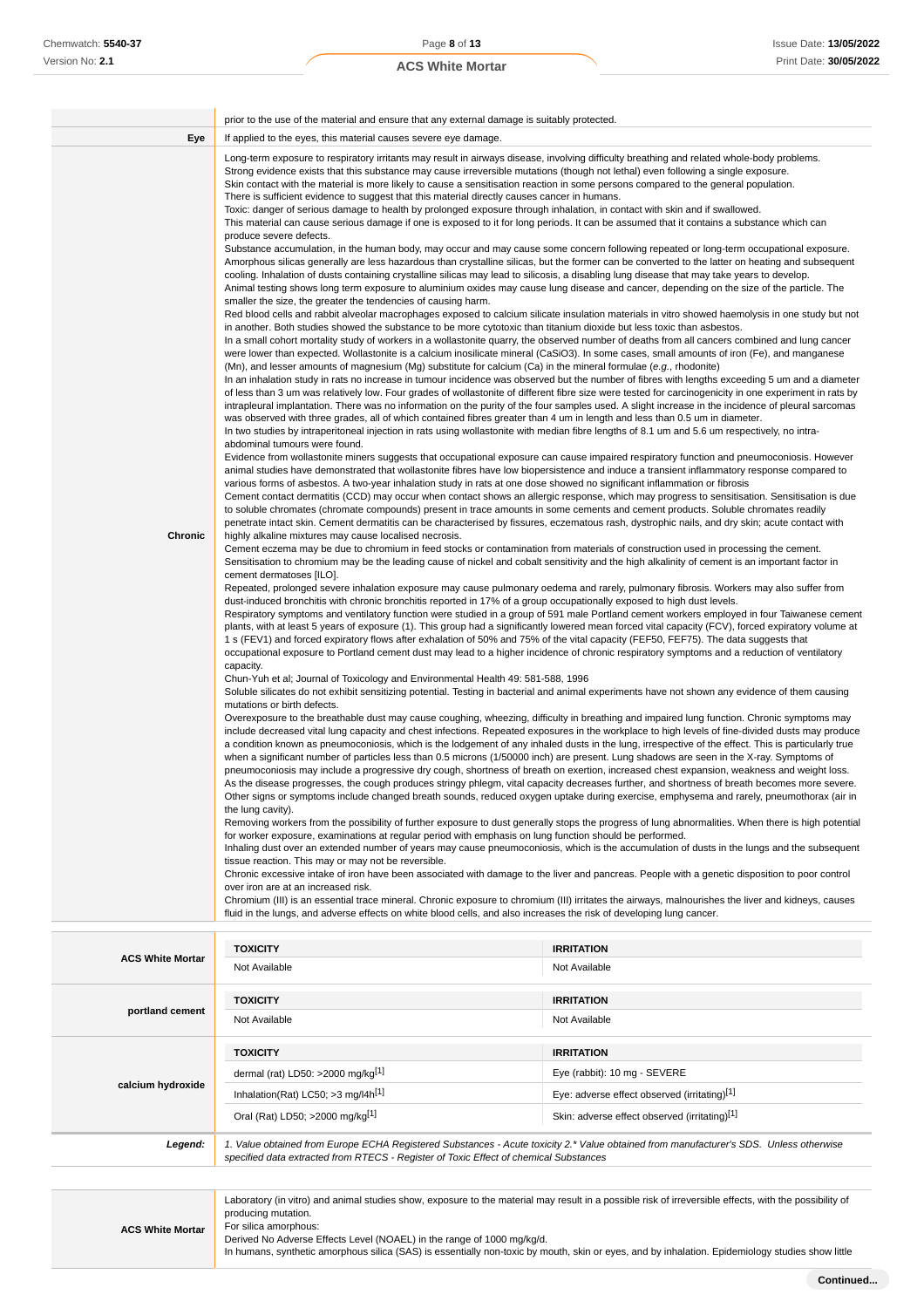|                                                                                                                                                                                 | evidence of adverse health effects due to SAS. Repeated exposure (without personal protection) may cause mechanical irritation of the eye and                                                                                                                                                                                         |                                                                                                                                                                                                                                                                                                |                                                                                                                                                    |  |
|---------------------------------------------------------------------------------------------------------------------------------------------------------------------------------|---------------------------------------------------------------------------------------------------------------------------------------------------------------------------------------------------------------------------------------------------------------------------------------------------------------------------------------|------------------------------------------------------------------------------------------------------------------------------------------------------------------------------------------------------------------------------------------------------------------------------------------------|----------------------------------------------------------------------------------------------------------------------------------------------------|--|
|                                                                                                                                                                                 | drying/cracking of the skin.<br>When experimental animals inhale synthetic amorphous silica (SAS) dust, it dissolves in the lung fluid and is rapidly eliminated. If swallowed, the                                                                                                                                                   |                                                                                                                                                                                                                                                                                                |                                                                                                                                                    |  |
|                                                                                                                                                                                 | vast majority of SAS is excreted in the faeces and there is little accumulation in the body. Following absorption across the gut, SAS is eliminated                                                                                                                                                                                   |                                                                                                                                                                                                                                                                                                |                                                                                                                                                    |  |
|                                                                                                                                                                                 | via urine without modification in animals and humans. SAS is not expected to be broken down (metabolised) in mammals.<br>After ingestion, there is limited accumulation of SAS in body tissues and rapid elimination occurs. Intestinal absorption has not been calculated,                                                           |                                                                                                                                                                                                                                                                                                |                                                                                                                                                    |  |
|                                                                                                                                                                                 | but appears to be insignificant in animals and humans. SASs injected subcutaneously are subjected to rapid dissolution and removal. There is no                                                                                                                                                                                       |                                                                                                                                                                                                                                                                                                |                                                                                                                                                    |  |
|                                                                                                                                                                                 | indication of metabolism of SAS in animals or humans based on chemical structure and available data. In contrast to crystalline silica, SAS is                                                                                                                                                                                        |                                                                                                                                                                                                                                                                                                |                                                                                                                                                    |  |
|                                                                                                                                                                                 |                                                                                                                                                                                                                                                                                                                                       | soluble in physiological media and the soluble chemical species that are formed are eliminated via the urinary tract without modification.<br>Both the mammalian and environmental toxicology of SASs are significantly influenced by the physical and chemical properties, particularly those |                                                                                                                                                    |  |
|                                                                                                                                                                                 | of solubility and particle size. SAS has no acute intrinsic toxicity by inhalation. Adverse effects, including suffocation, that have been reported                                                                                                                                                                                   |                                                                                                                                                                                                                                                                                                |                                                                                                                                                    |  |
|                                                                                                                                                                                 | were caused by the presence of high numbers of respirable particles generated to meet the required test atmosphere. These results are not                                                                                                                                                                                             |                                                                                                                                                                                                                                                                                                |                                                                                                                                                    |  |
|                                                                                                                                                                                 | representative of exposure to commercial SASs and should not be used for human risk assessment. Though repeated exposure of the skin may<br>cause dryness and cracking, SAS is not a skin or eye irritant, and it is not a sensitiser.                                                                                                |                                                                                                                                                                                                                                                                                                |                                                                                                                                                    |  |
|                                                                                                                                                                                 | Repeated-dose and chronic toxicity studies confirm the absence of toxicity when SAS is swallowed or upon skin contact.                                                                                                                                                                                                                |                                                                                                                                                                                                                                                                                                |                                                                                                                                                    |  |
|                                                                                                                                                                                 | which subsided after exposure.                                                                                                                                                                                                                                                                                                        |                                                                                                                                                                                                                                                                                                | Long-term inhalation of SAS caused some adverse effects in animals (increases in lung inflammation, cell injury and lung collagen content), all of |  |
|                                                                                                                                                                                 | Numerous repeated-dose, subchronic and chronic inhalation toxicity studies have been conducted with SAS in a number of species, at airborne                                                                                                                                                                                           |                                                                                                                                                                                                                                                                                                |                                                                                                                                                    |  |
|                                                                                                                                                                                 | concentrations ranging from 0.5 mg/m3 to 150 mg/m3. Lowest-observed adverse effect levels (LOAELs) were typically in the range of 1 to 50                                                                                                                                                                                             |                                                                                                                                                                                                                                                                                                |                                                                                                                                                    |  |
|                                                                                                                                                                                 | mg/m3. When available, the no-observed adverse effect levels (NOAELs) were between 0.5 and 10 mg/m3. The difference in values may be<br>explained by different particle size, and therefore the number of particles administered per unit dose. In general, as particle size decreases so                                             |                                                                                                                                                                                                                                                                                                |                                                                                                                                                    |  |
|                                                                                                                                                                                 | does the NOAEL/LOAEL.                                                                                                                                                                                                                                                                                                                 |                                                                                                                                                                                                                                                                                                |                                                                                                                                                    |  |
|                                                                                                                                                                                 | Neither inhalation nor oral administration caused neoplasms (tumours). SAS is not mutagenic in vitro. No genotoxicity was detected in in vivo<br>assays. SAS does not impair development of the foetus. Fertility was not specifically studied, but the reproductive organs in long-term studies                                      |                                                                                                                                                                                                                                                                                                |                                                                                                                                                    |  |
|                                                                                                                                                                                 | were not affected.                                                                                                                                                                                                                                                                                                                    |                                                                                                                                                                                                                                                                                                |                                                                                                                                                    |  |
|                                                                                                                                                                                 | For Synthetic Amorphous Silica (SAS)                                                                                                                                                                                                                                                                                                  |                                                                                                                                                                                                                                                                                                |                                                                                                                                                    |  |
|                                                                                                                                                                                 | Repeated dose toxicity<br>Oral (rat), 2 weeks to 6 months, no significant treatment-related adverse effects at doses of up to 8% silica in the diet.                                                                                                                                                                                  |                                                                                                                                                                                                                                                                                                |                                                                                                                                                    |  |
|                                                                                                                                                                                 | Inhalation (rat), 13 weeks, Lowest Observed Effect Level (LOEL) =1.3 mg/m3 based on mild reversible effects in the lungs. Inhalation (rat), 90                                                                                                                                                                                        |                                                                                                                                                                                                                                                                                                |                                                                                                                                                    |  |
|                                                                                                                                                                                 | days, LOEL = 1 mg/m3 based on reversible effects in the lungs and effects in the nasal cavity.<br>For silane treated synthetic amorphous silica:                                                                                                                                                                                      |                                                                                                                                                                                                                                                                                                |                                                                                                                                                    |  |
|                                                                                                                                                                                 | Repeated dose toxicity: oral (rat), 28-d, diet, no significant treatment-related adverse effects at the doses tested.                                                                                                                                                                                                                 |                                                                                                                                                                                                                                                                                                |                                                                                                                                                    |  |
|                                                                                                                                                                                 | There is no evidence of cancer or other long-term respiratory health effects (for example, silicosis) in workers employed in the manufacture of                                                                                                                                                                                       |                                                                                                                                                                                                                                                                                                |                                                                                                                                                    |  |
|                                                                                                                                                                                 | SAS. Respiratory symptoms in SAS workers have been shown to correlate with smoking but not with SAS exposure, while serial pulmonary<br>function values and chest radiographs are not adversely affected by long-term exposure to SAS.                                                                                                |                                                                                                                                                                                                                                                                                                |                                                                                                                                                    |  |
| <b>PORTLAND CEMENT</b>                                                                                                                                                          | No significant acute toxicological data identified in literature search.                                                                                                                                                                                                                                                              |                                                                                                                                                                                                                                                                                                |                                                                                                                                                    |  |
| <b>CALCIUM HYDROXIDE</b>                                                                                                                                                        | The material may produce severe irritation to the eye causing pronounced inflammation. Repeated or prolonged exposure to irritants may<br>produce conjunctivitis.                                                                                                                                                                     |                                                                                                                                                                                                                                                                                                |                                                                                                                                                    |  |
|                                                                                                                                                                                 | The following information refers to contact allergens as a group and may not be specific to this product.                                                                                                                                                                                                                             |                                                                                                                                                                                                                                                                                                |                                                                                                                                                    |  |
|                                                                                                                                                                                 | Contact allergies quickly manifest themselves as contact eczema, more rarely as urticaria or Quincke's oedema. The pathogenesis of contact                                                                                                                                                                                            |                                                                                                                                                                                                                                                                                                |                                                                                                                                                    |  |
| <b>ACS White Mortar &amp;</b><br><b>PORTLAND CEMENT</b>                                                                                                                         | eczema involves a cell-mediated (T lymphocytes) immune reaction of the delayed type. Other allergic skin reactions, e.g. contact urticaria,<br>involve antibody-mediated immune reactions. The significance of the contact allergen is not simply determined by its sensitisation potential: the                                      |                                                                                                                                                                                                                                                                                                |                                                                                                                                                    |  |
|                                                                                                                                                                                 | distribution of the substance and the opportunities for contact with it are equally important. A weakly sensitising substance which is widely<br>distributed can be a more important allergen than one with stronger sensitising potential with which few individuals come into contact. From a                                       |                                                                                                                                                                                                                                                                                                |                                                                                                                                                    |  |
|                                                                                                                                                                                 | clinical point of view, substances are noteworthy if they produce an allergic test reaction in more than 1% of the persons tested.                                                                                                                                                                                                    |                                                                                                                                                                                                                                                                                                |                                                                                                                                                    |  |
|                                                                                                                                                                                 | Asthma-like symptoms may continue for months or even years after exposure to the material ends. This may be due to a non-allergic condition                                                                                                                                                                                           |                                                                                                                                                                                                                                                                                                |                                                                                                                                                    |  |
|                                                                                                                                                                                 | known as reactive airways dysfunction syndrome (RADS) which can occur after exposure to high levels of highly irritating compound. Main<br>criteria for diagnosing RADS include the absence of previous airways disease in a non-atopic individual, with sudden onset of persistent                                                   |                                                                                                                                                                                                                                                                                                |                                                                                                                                                    |  |
| <b>ACS White Mortar &amp;</b>                                                                                                                                                   | asthma-like symptoms within minutes to hours of a documented exposure to the irritant. Other criteria for diagnosis of RADS include a reversible                                                                                                                                                                                      |                                                                                                                                                                                                                                                                                                |                                                                                                                                                    |  |
| <b>PORTLAND CEMENT &amp;</b><br>airflow pattern on lung function tests, moderate to severe bronchial hyperreactivity on methacholine challenge testing, and the lack of minimal |                                                                                                                                                                                                                                                                                                                                       |                                                                                                                                                                                                                                                                                                |                                                                                                                                                    |  |
|                                                                                                                                                                                 | <b>CALCIUM HYDROXIDE</b><br>lymphocytic inflammation, without eosinophilia. RADS (or asthma) following an irritating inhalation is an infrequent disorder with rates related to<br>the concentration of and duration of exposure to the irritating substance. On the other hand, industrial bronchitis is a disorder that occurs as a |                                                                                                                                                                                                                                                                                                |                                                                                                                                                    |  |
|                                                                                                                                                                                 | result of exposure due to high concentrations of irritating substance (often particles) and is completely reversible after exposure ceases. The<br>disorder is characterized by difficulty breathing, cough and mucus production.                                                                                                     |                                                                                                                                                                                                                                                                                                |                                                                                                                                                    |  |
|                                                                                                                                                                                 |                                                                                                                                                                                                                                                                                                                                       |                                                                                                                                                                                                                                                                                                |                                                                                                                                                    |  |
| <b>Acute Toxicity</b>                                                                                                                                                           | ×                                                                                                                                                                                                                                                                                                                                     | Carcinogenicity                                                                                                                                                                                                                                                                                | ✔                                                                                                                                                  |  |
| <b>Skin Irritation/Corrosion</b>                                                                                                                                                | ✔                                                                                                                                                                                                                                                                                                                                     | Reproductivity                                                                                                                                                                                                                                                                                 | ×                                                                                                                                                  |  |
| <b>Serious Eye Damage/Irritation</b>                                                                                                                                            | ✔                                                                                                                                                                                                                                                                                                                                     | <b>STOT - Single Exposure</b>                                                                                                                                                                                                                                                                  | ×                                                                                                                                                  |  |
| <b>Respiratory or Skin</b><br>sensitisation                                                                                                                                     |                                                                                                                                                                                                                                                                                                                                       | <b>STOT - Repeated Exposure</b>                                                                                                                                                                                                                                                                | ✔                                                                                                                                                  |  |
| <b>Mutagenicity</b>                                                                                                                                                             | ✔                                                                                                                                                                                                                                                                                                                                     | <b>Aspiration Hazard</b>                                                                                                                                                                                                                                                                       | ×                                                                                                                                                  |  |

# **SECTION 12 Ecological information**

| <b>Toxicity</b>         |                  |                           |                               |                  |                  |
|-------------------------|------------------|---------------------------|-------------------------------|------------------|------------------|
|                         | Endpoint         | <b>Test Duration (hr)</b> | <b>Species</b>                | Value            | Source           |
| <b>ACS White Mortar</b> | Not<br>Available | Not Available             | Not Available                 | Not<br>Available | Not<br>Available |
|                         | Endpoint         | <b>Test Duration (hr)</b> | <b>Species</b>                | Value            | Source           |
| portland cement         | Not<br>Available | Not Available             | Not Available                 | Not<br>Available | Not<br>Available |
|                         | Endpoint         | <b>Test Duration (hr)</b> | <b>Species</b>                | Value            | <b>Source</b>    |
| calcium hydroxide       | EC10(ECx)        | 72h                       | Algae or other aquatic plants | $>14$ mg/l       | 2                |
|                         | LC50             | 96h                       | Fish                          | 33.9mg/l         | $\overline{2}$   |
|                         |                  |                           |                               |                  |                  |

**Legend:**  $\mathbf{X}$  – Data either not available or does not fill the criteria for classification

– Data available to make classification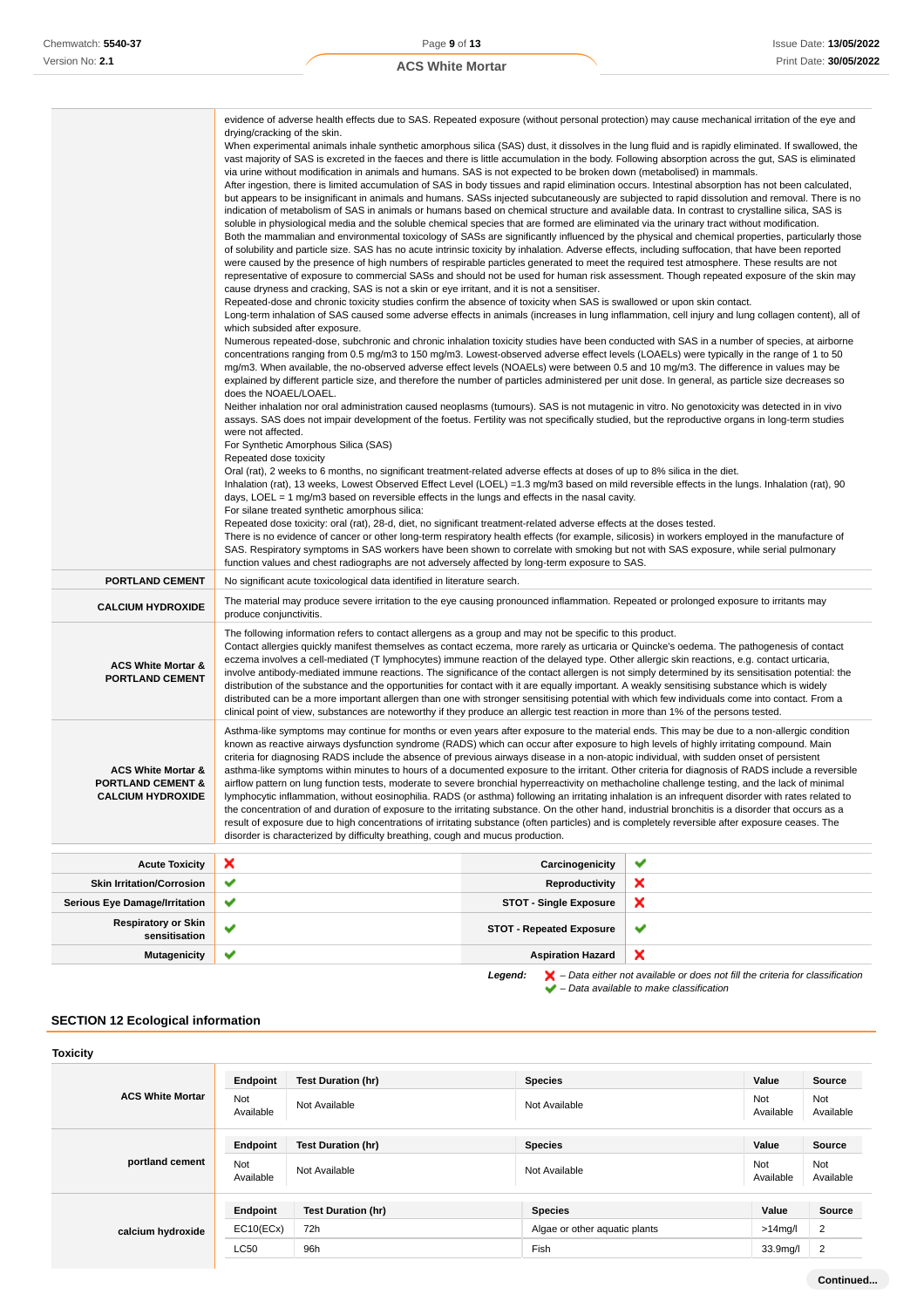|         | EC50 | 72h                                    | Algae or other aguatic plants                                                                                                                                                                                                                                                        | $>14$ mg/l 2                |  |
|---------|------|----------------------------------------|--------------------------------------------------------------------------------------------------------------------------------------------------------------------------------------------------------------------------------------------------------------------------------------|-----------------------------|--|
|         | EC50 | 48h                                    | Crustacea                                                                                                                                                                                                                                                                            | $49.1 \text{mg}/\text{l}$ 2 |  |
| Legend: |      | - Bioconcentration Data 8. Vendor Data | Extracted from 1. IUCLID Toxicity Data 2. Europe ECHA Registered Substances - Ecotoxicological Information - Aquatic Toxicity 4. US EPA,<br>Ecotox database - Aquatic Toxicity Data 5. ECETOC Aquatic Hazard Assessment Data 6. NITE (Japan) - Bioconcentration Data 7. METI (Japan) |                             |  |

For Metal:

Atmospheric Fate - Metal-containing inorganic substances generally have negligible vapour pressure and are not expected to partition to air.

Environmental Fate: Environmental processes, such as oxidation, the presence of acids or bases and microbiological processes, may transform insoluble metals to more soluble ionic forms. Environmental processes may enhance bioavailability and may also be important in changing solubilities.

Aquatic/Terrestrial Fate: When released to dry soil, most metals will exhibit limited mobility and remain in the upper layer; some will leach locally into ground water and/ or surface water ecosystems when soaked by rain or melt ice. A metal ion is considered infinitely persistent because it cannot degrade further. Once released to surface waters and moist soils their fate depends on solubility and dissociation in water. A significant proportion of dissolved/ sorbed metals will end up in sediments through the settling of suspended particles. The remaining metal ions can then be taken up by aquatic organisms. Ionic species may bind to dissolved ligands or sorb to solid particles in water.

Ecotoxicity: Even though many metals show few toxic effects at physiological pH levels, transformation may introduce new or magnified effects. For Chromium: Chromium is poorly absorbed by cells found in microorganisms, plants and animals. Hexavalent chromate anions are readily transported into cells and toxicity is

#### closely linked to the higher oxidation state.

Ecotoxicity - Toxicity in Aquatic Organisms: Chromium is harmful to aquatic organisms in very low concentrations. Organisms consumed by fish species are very sensitive to low levels of chromium. Chromium is toxic to fish although less so in warm water. Marked decreases in toxicity are found with increasing pH or water hardness; changes in salinity have little if any effect. Chromium appears to make fish more susceptible to infection. High concentrations can damage and/or accumulate in various fish tissues and in invertebrates such as snails and worms. Reproduction of water fleas is affected by exposure to 0.01 mg/kg hexavalent chromium/L. Toxicity of chromium in fresh-water organisms resulted in mortality rates of 50%. The most sensitive species to the hexavalent chromium anion are invertebrates, scud, fathead minnow, rainbow trout, cladoceran and water flea vertebrate species and guppy.

Toxicity in Microorganisms: In general, toxicity for most microorganisms occurs in the range of 0.05 -5 mg chromium/kg. Trivalent chromium is less toxic than the hexavalent form. The main signs of toxicity are inhibition of growth and the inhibition of photosynthesis or protein synthesis. Gram-negative soil bacteria are generally more sensitive to hexavalent chromium (1-12 mg/kg) than the gram-positive types. Toxicity to trivalent chromium is not observed at similar levels. Soil microbial transformation processes such as nitrification may be affected by low levels of hexavalent chromium (1 mg/kg). Chromium should not be introduced to municipal sewage treatment facilities.

Toxicity in Plants: Chromium in high concentrations can be toxic for plants. The main feature of chromium intoxication is chlorosis, which is similar to iron deficiency. Chromium affects carbohydrate metabolism and leaf chlorophyll concentration decreases with hexavalent chromium concentration (0.01-1 mg/L). The hexavalent form appears to more toxic than the trivalent species.

Water Standards: Chromium is identified as a hazardous substance in the Federal (U.S.) Water Pollution Control Act and further requlated by Clean Air Water Act Amendments (US). These regulations apply to discharge. The US Primary drinking water Maximum Contaminant Level (MCL), for chromium, is 0.05 mg/L. (total chromium). For chromium:

Aquatic Fate - Most chromium released into water will be deposited in the sediment. A small percentage of chromium can be found in soluble and insoluble forms with soluble chromium making up a very small percentage of the total chromium. Most of the soluble chromium is present as chromium (VI) and soluble chromium (III) complexes. In the aquatic phase, chromium (III) occurs mostly as suspended solids adsorbed onto clayish materials, organics, or iron oxide present in water. Soluble forms and suspended chromium can undergo intramedia transport. Chromium (VI) in water will eventually be reduced to chromium (III) by organic matter in the water. This process may be slower depending on the type and amount of organic material present and on the redox condition of the water. The reaction was generally faster under anaerobic than aerobic conditions. The oxidation of chromium (III) to chromium (VI) during chlorination of water was highest in the pH range of 5.5 - 6.0.

Atmospheric Fate: Transport of chromium from water to the atmosphere is not likely, except by transport in windblown sea sprays.

Terrestrial Fate: Ecotoxicity - Bioaccumulation is not expected to occur in rainbow trout. Bioaccumulation in bottom feeder bivalves, such as the oyster, blue mussel, and soft shell clam is low. Chromium ranges from slightly toxic to highly toxic in water fleas. Chromium is not expected to biomagnify in the aquatic food chain. Chromium (III) has very low solubility and low mobility in the environment and low toxicity in living organisms. In these forms, chromium is relatively soluble, mobile, and toxic to living organisms. Plants - Bioaccumulation of chromium from soil to above-ground parts of plants is unlikely. There is no indication of biomagnification of chromium along the terrestrial food chain (soil-plant-animal). Chromium concentration in plants may vary with geographic location. Soil - Chromium (VI) may be present in soil as chromate and chromic acid. The fate of chromium in soil is dependent upon the chromium species, which is a function of redox potential and soil pH. Most commonly, soil chromium is in the chromium (III) state. In deeper, anaerobic soils, chromium (VI) will be reduced to chromium (III) by disulfur and ferrous sulfate in soil. The reduction of chromium (VI) to chromium (III) is possible in aerobic soils that contain appropriate organic energy sources. The reduction of chromium (VI) to chromium (III) is facilitated by low pH. Chromium (VI) may exist in the aerobic zone of some natural soil. The oxidation of chromium (III) to chromium (VI) is facilitated by the presence of low oxidisable organic substances, oxygen, manganese dioxide, and moisture. However, when availability of mobile chromium (III) is low, a large portion of chromium in soil will not be oxidized to chromium (VI), even in the presence of magnesium dioxide and favorable pH. Organic forms of chromium (III) are more easily oxidized than insoluble oxides. Factors affecting the microbial reduction of chromium (VI) to chromium (III) include biomass concentration, initial chromium (VI) concentration, temperature, pH, carbon source, oxidation-reduction potential and the presence of both oxyanions and metal cations. Although high levels of chromium (VI) are toxic to most microbes, several resistant bacterial species have been identified which could ultimately be employed in remediation strategies. Most soil chromium is present mainly as insoluble

chromium oxide and nH20 and is not very mobile. Chromium was not found in leachate from soil, possibly because it formed complexes with organic matter. The leachability of chromium (VI) increases as soil pH increases. A small percentage of total chromium in soil exists as soluble chromium (VI) and chromium (III), which are more mobile in soil. Sorption depends primarily on the clay content of the soil and, to a lesser extent, on the amount of iron oxide and the organic content. Ecotoxicity: Chromium irreversibly sorbed onto soil will not be bio-available to plants and animals under any condition.

Atmospheric Fate: Chromium in soil may be transported to the atmosphere as an aerosol. The low pH of acid rain may facilitate leaching of acid-soluble chromium (III) and (VI) into soil. In the atmosphere, chromium (VI) may be reduced to chromium (III) at a significant rate if vanadium (V2+, V3+ and VO+), ferrous sulfate, bicarbonate ions and arsenic are present. The estimated half life of atmospheric chromium (VI) reduction to chromium (III) has been reported to be from 16 hrs to about 5 days. Aquatic Fate: Surface runoff can transport soluble and bulk precipitates of chromium to surface water. Soluble and unadsorbed chromium (III) and (VI) complexes in soil may leach into groundwater. Microbial methylation plays important roles in the biogeochemical cycling of the metalloids and possibly in their detoxification. Many microorganisms (bacteria, fungi, and yeasts) and animals are now known to biomethylate arsenic, forming both volatile (e.g., methylarsines) and nonvolatile (e.g., methylarsonic acid and dimethylarsinic acid) compounds. Antimony and bismuth, also undergo biomethylation to some extent. Trimethylstibine formation by microorganisms is now well established, but this process apparently does not occur in animals. Formation of trimethylbismuth by microorganisms has been reported in a few cases.

For Amorphous Silica: Amorphous silica is chemically and biologically inert. It is not biodegradable.

Aquatic Fate: Due to its insolubility in water there is a separation at every filtration and sedimentation process. On a global scale, the level of man-made synthetic amorphous silicas (SAS) represents up to 2.4% of the dissolved silica naturally present in the aquatic environment and untreated SAS have a relatively low water solubility and an extremely low vapour pressure. Biodegradability in sewage treatment plants or in surface water is not applicable to inorganic substances like SAS.

.<br>Terrestrial Fate: Crystalline and/or amorphous silicas are common on the earth in soils and sediments, and in living organisms (e.g. diatoms), but only the dissolved form is bioavailable. On the basis of these properties it is expected that SAS released into the environment will be distributed mainly into soil/sediment. Surface treated silica will be wetted then adsorbed onto soils and sediments.

Atmospheric Fate: SAS is not expected to be distributed into the air if released.

Ecotoxicity: SAS is not toxic to environmental organisms (apart from physical desiccation in insects). SAS presents a low risk for adverse effects to the environment. For Silica:

Environmental Fate: Most documentation on the fate of silica in the environment concerns dissolved silica, in the aquatic environment, regardless of origin, (man-made or natural), or structure, (crystalline or amorphous).

Terrestrial Fate: Silicon makes up 25.7% of the Earth's crust, by weight, and is the second most abundant element, being exceeded only by oxygen. Silicon is not found free in nature, but occurs chiefly as the oxide and as silicates. Once released into the environment, no distinction can be made between the initial forms of silica.

Aquatic Fate: At normal environmental pH, dissolved silica exists exclusively as monosilicic acid. At pH 9.4, amorphous silica is highly soluble in water. Crystalline silica, in the form of quartz, has low solubility in water. Silicic acid plays an important role in the biological/geological/chemical cycle of silicon, especially in the ocean. Marine organisms such as diatoms, silicoflagellates and radiolarians use silicic acid in their skeletal structures and their skeletal remains leave silica in sea sediment

Ecotoxicity: Silicon is important to plant and animal life and is practically non-toxic to fish including zebrafish, and Daphnia magna water fleas.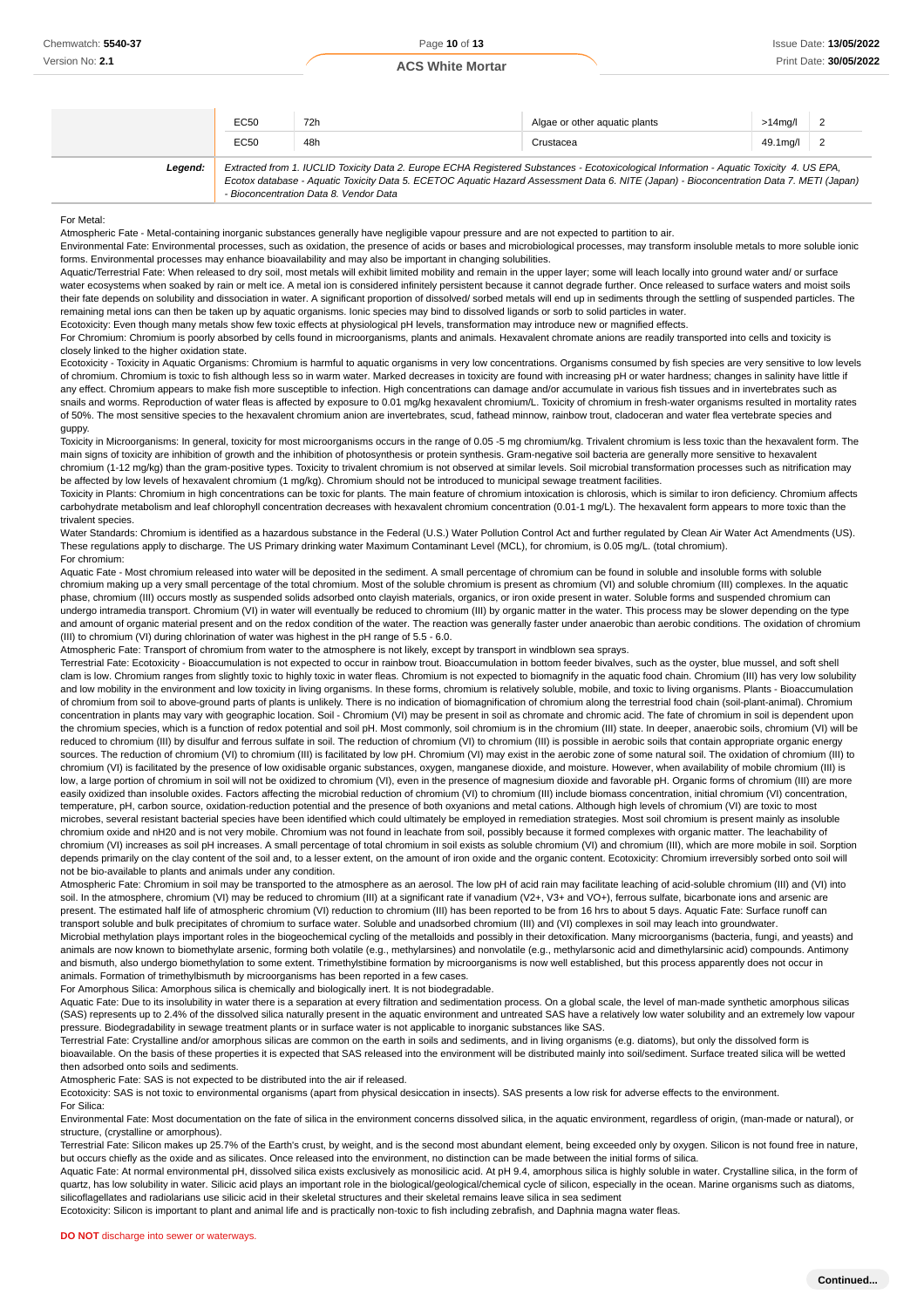#### **Persistence and degradability**

| Ingredient                       | Persistence: Water/Soil               | Persistence: Air                      |  |
|----------------------------------|---------------------------------------|---------------------------------------|--|
|                                  | No Data available for all ingredients | No Data available for all ingredients |  |
| <b>Bioaccumulative potential</b> |                                       |                                       |  |
|                                  |                                       |                                       |  |
| Ingredient                       | <b>Bioaccumulation</b>                |                                       |  |
|                                  | No Data available for all ingredients |                                       |  |
|                                  |                                       |                                       |  |
| Mobility in soil                 |                                       |                                       |  |
| Ingredient                       | <b>Mobility</b>                       |                                       |  |
|                                  | No Data available for all ingredients |                                       |  |

# **SECTION 13 Disposal considerations**

| Waste treatment methods             |                                                                                                                                                                                                                                                                                                                                                                                                                                                                                                                                                                                                                                                                                                                                                                                                                                                                                                                                                                                                                                                                                                                                                                                                                                                                                                                                                                                                                                                                                                                                                                                                                                                                                                                                                                                                                                                                                               |
|-------------------------------------|-----------------------------------------------------------------------------------------------------------------------------------------------------------------------------------------------------------------------------------------------------------------------------------------------------------------------------------------------------------------------------------------------------------------------------------------------------------------------------------------------------------------------------------------------------------------------------------------------------------------------------------------------------------------------------------------------------------------------------------------------------------------------------------------------------------------------------------------------------------------------------------------------------------------------------------------------------------------------------------------------------------------------------------------------------------------------------------------------------------------------------------------------------------------------------------------------------------------------------------------------------------------------------------------------------------------------------------------------------------------------------------------------------------------------------------------------------------------------------------------------------------------------------------------------------------------------------------------------------------------------------------------------------------------------------------------------------------------------------------------------------------------------------------------------------------------------------------------------------------------------------------------------|
| <b>Product / Packaging disposal</b> | Containers may still present a chemical hazard/ danger when empty.<br>▶ Return to supplier for reuse/ recycling if possible.<br>Otherwise:<br>If container can not be cleaned sufficiently well to ensure that residuals do not remain or if the container cannot be used to store the same<br>product, then puncture containers, to prevent re-use, and bury at an authorised landfill.<br>▶ Where possible retain label warnings and SDS and observe all notices pertaining to the product.<br>Legislation addressing waste disposal requirements may differ by country, state and/ or territory. Each user must refer to laws operating in their<br>area. In some areas, certain wastes must be tracked.<br>A Hierarchy of Controls seems to be common - the user should investigate:<br>• Reduction<br>▸ Reuse<br>Recycling<br>▶ Disposal (if all else fails)<br>This material may be recycled if unused, or if it has not been contaminated so as to make it unsuitable for its intended use. Shelf life<br>considerations should also be applied in making decisions of this type. Note that properties of a material may change in use, and recycling or<br>reuse may not always be appropriate. In most instances the supplier of the material should be consulted.<br>DO NOT allow wash water from cleaning or process equipment to enter drains.<br>If It may be necessary to collect all wash water for treatment before disposal.<br>In all cases disposal to sewer may be subject to local laws and regulations and these should be considered first.<br>• Where in doubt contact the responsible authority.<br>▶ Recycle wherever possible or consult manufacturer for recycling options.<br>Consult State Land Waste Management Authority for disposal.<br>Bury residue in an authorised landfill.<br>Recycle containers if possible, or dispose of in an authorised landfill. |

#### **SECTION 14 Transport information**

# **Labels Required**

| <b>Marine Pollutant</b> | ~~             |
|-------------------------|----------------|
| <b>HAZCHEM</b>          | Not Applicable |

**Land transport (ADG): NOT REGULATED FOR TRANSPORT OF DANGEROUS GOODS**

**Air transport (ICAO-IATA / DGR): NOT REGULATED FOR TRANSPORT OF DANGEROUS GOODS**

**Sea transport (IMDG-Code / GGVSee): NOT REGULATED FOR TRANSPORT OF DANGEROUS GOODS**

**Transport in bulk according to Annex II of MARPOL and the IBC code**

Not Applicable

**Transport in bulk in accordance with MARPOL Annex V and the IMSBC Code**

| <b>Product name</b> | Group         |
|---------------------|---------------|
| portland cement     | Not Available |
| calcium hydroxide   | Not Available |

#### **Transport in bulk in accordance with the ICG Code**

| <b>Drc</b><br>∶name | <b>Ship Type</b>   |
|---------------------|--------------------|
| comon<br>nor        | Available<br>∧l∩t  |
| calc                | Available<br>ا ۱۵۰ |

# **SECTION 15 Regulatory information**

**Safety, health and environmental regulations / legislation specific for the substance or mixture**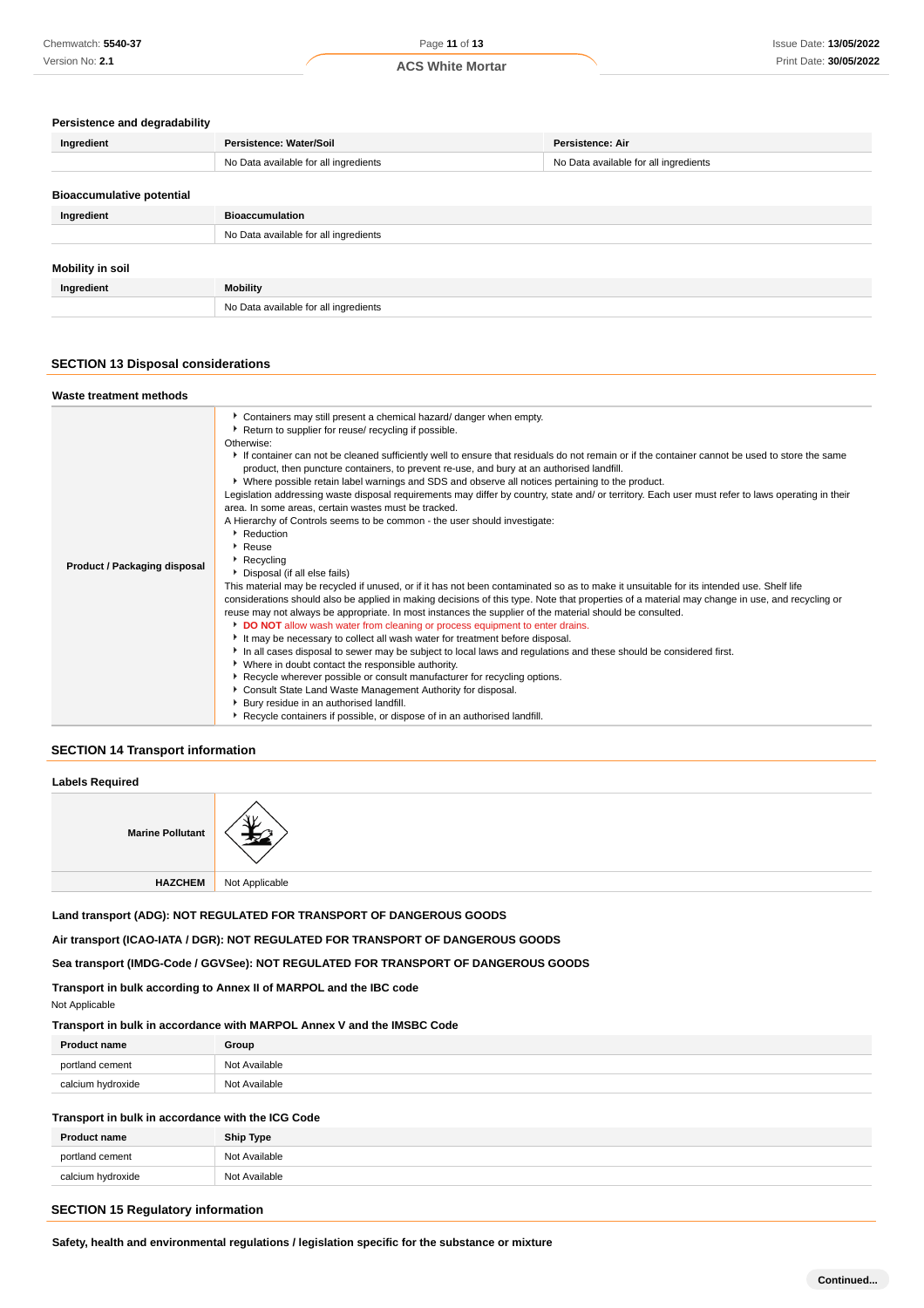**portland cement is found on the following regulatory lists**

Australian Inventory of Industrial Chemicals (AIIC)

**calcium hydroxide is found on the following regulatory lists**

Australia Hazardous Chemical Information System (HCIS) - Hazardous Chemicals Australian Inventory of Industrial Chemicals (AIIC)

International WHO List of Proposed Occupational Exposure Limit (OEL) Values for Manufactured Nanomaterials (MNMS)

#### **National Inventory Status**

| <b>National Inventory</b>                          | <b>Status</b>                                                                                                                                                                                     |
|----------------------------------------------------|---------------------------------------------------------------------------------------------------------------------------------------------------------------------------------------------------|
| Australia - AIIC / Australia<br>Non-Industrial Use | Yes                                                                                                                                                                                               |
| Canada - DSL                                       | Yes                                                                                                                                                                                               |
| Canada - NDSL                                      | No (portland cement; calcium hydroxide)                                                                                                                                                           |
| China - IECSC                                      | Yes                                                                                                                                                                                               |
| Europe - EINEC / ELINCS / NLP                      | Yes                                                                                                                                                                                               |
| Japan - ENCS                                       | No (portland cement)                                                                                                                                                                              |
| Korea - KECI                                       | Yes                                                                                                                                                                                               |
| New Zealand - NZIoC                                | Yes                                                                                                                                                                                               |
| Philippines - PICCS                                | No (portland cement)                                                                                                                                                                              |
| USA - TSCA                                         | Yes                                                                                                                                                                                               |
| Taiwan - TCSI                                      | Yes                                                                                                                                                                                               |
| Mexico - INSQ                                      | Yes                                                                                                                                                                                               |
| Vietnam - NCI                                      | Yes                                                                                                                                                                                               |
| Russia - FBEPH                                     | Yes                                                                                                                                                                                               |
| Legend:                                            | Yes = All CAS declared ingredients are on the inventory<br>No = One or more of the CAS listed ingredients are not on the inventory. These ingredients may be exempt or will require registration. |

#### **SECTION 16 Other information**

| <b>Daview</b> |      |
|---------------|------|
| ,,,,,         | . ני |
| 1916          | ີລ   |

#### **Other information**

Classification of the preparation and its individual components has drawn on official and authoritative sources as well as independent review by the Chemwatch Classification committee using available literature references.

The SDS is a Hazard Communication tool and should be used to assist in the Risk Assessment. Many factors determine whether the reported Hazards are Risks in the workplace or other settings. Risks may be determined by reference to Exposures Scenarios. Scale of use, frequency of use and current or available engineering controls must be considered.

#### **Definitions and abbreviations**

PC-TWA: Permissible Concentration-Time Weighted Average PC-STEL: Permissible Concentration-Short Term Exposure Limit IARC: International Agency for Research on Cancer ACGIH: American Conference of Governmental Industrial Hygienists STEL: Short Term Exposure Limit TEEL: Temporary Emergency Exposure Limit。 IDLH: Immediately Dangerous to Life or Health Concentrations ES: Exposure Standard OSF: Odour Safety Factor NOAEL :No Observed Adverse Effect Level LOAEL: Lowest Observed Adverse Effect Level TLV: Threshold Limit Value LOD: Limit Of Detection OTV: Odour Threshold Value BCF: BioConcentration Factors BEI: Biological Exposure Index AIIC: Australian Inventory of Industrial Chemicals DSL: Domestic Substances List NDSL: Non-Domestic Substances List IECSC: Inventory of Existing Chemical Substance in China EINECS: European INventory of Existing Commercial chemical Substances ELINCS: European List of Notified Chemical Substances NLP: No-Longer Polymers ENCS: Existing and New Chemical Substances Inventory KECI: Korea Existing Chemicals Inventory NZIoC: New Zealand Inventory of Chemicals PICCS: Philippine Inventory of Chemicals and Chemical Substances TSCA: Toxic Substances Control Act TCSI: Taiwan Chemical Substance Inventory INSQ: Inventario Nacional de Sustancias Químicas NCI: National Chemical Inventory FBEPH: Russian Register of Potentially Hazardous Chemical and Biological Substances

This document is copyright.

Apart from any fair dealing for the purposes of private study, research, review or criticism, as permitted under the Copyright Act, no part may be reproduced by any process without written permission from CHEMWATCH.